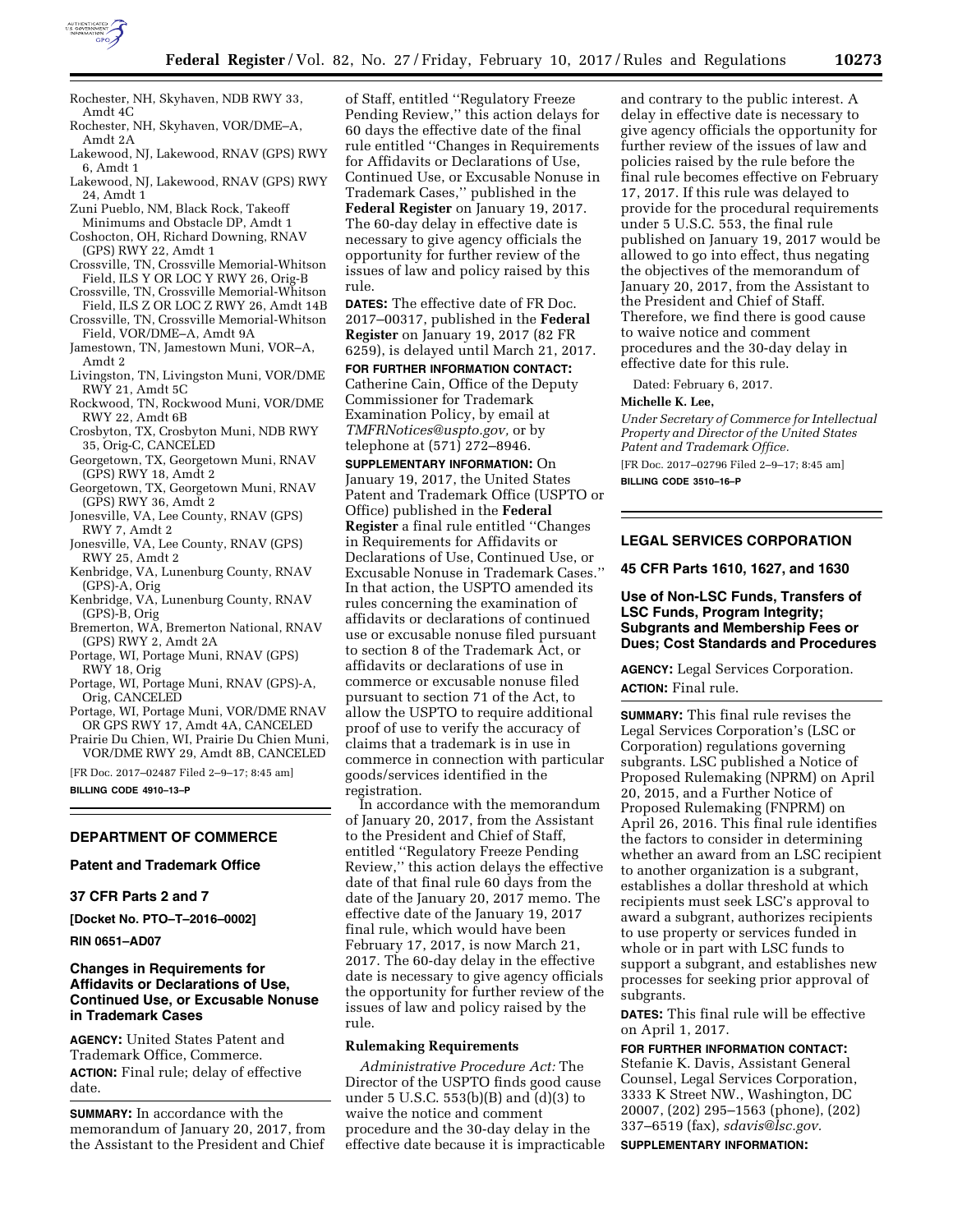### **I. Introduction**

LSC provided a more complete history of the impetus for this rulemaking in the April 20, 2015 NPRM. 80 FR 21692, Apr. 20, 2015. In brief, LSC initiated this rulemaking to address an issue identified by LSC's Office of Inspector General (OIG) through an audit of the Corporation's Technology Initiative Grant (TIG) program. In its audit report, OIG disagreed with LSC management's (Management) interpretation and application of the rules governing subgrants and transfers of LSC funds because ''[t]he subgrant rule appears to have been written with the LSC's principal legal service grants in mind, such that ordinarily, programmatic activities consist of the provision of legal services, and business services can easily be classified as ancillary. This division is not as easy to make in the case of TIG grants, and the rule does not seem to have anticipated this problem.'' Audit of Legal Services Corporation's Technology Initiative Grant Program, Report No. AU–11–01, at 42, Dec. 2010.

LSC initiated this rulemaking in 2012 to resolve the conflict of opinions. In 2015, Management proposed expanding this rulemaking to update these rules more comprehensively. On April 12, 2015, the Operations and Regulations Committee (Committee) of LSC's Board of Directors (Board) voted to recommend that the Board approve publication of an NPRM in the **Federal Register** for notice and comment. On April 14, 2015, the Board accepted the Committee's recommendation and approved publication of the NPRM. The NPRM was published in the **Federal Register** on April 20, 2015, with a comment closing date of May 20, 2015. 80 FR 21692, Apr. 20, 2015. After receiving a request to extend the comment period, LSC gave interested parties an additional 21 days to respond to the NPRM. 80 FR 29600, May 22, 2015.

LSC received five comments during the comment period. One LSC funding recipient, Northwest Justice Project (NJP), submitted comments. The other four comments came from OIG; Metro Volunteer Lawyers (MVL), the pro bono program of the Denver Bar Association; the National Legal Aid and Defender Association, through its Civil Policy Group and its Regulations and Policy Committee (NLADA); and the American Bar Association's Standing Committee on Legal Aid and Indigent Defense (SCLAID). Collectively, the commenters identified five areas of concern with the NPRM: (1) An ambiguous definition of the term ''programmatic''; (2) LSC's

proposal to adopt the five characteristics of a subgrant from the Office of Management and Budget's (OMB) Uniform Guidance, 2 CFR part 200; (3) LSC's proposal to prohibit recipients from using services or property acquired in whole or in part with LSC funds as the basis for a subgrant; (4) LSC's proposal to remove a provision that deemed subgrants approved if LSC did not make a decision about whether to approve the subgrant within 45 days of submission; and (5) LSC's proposal to require subrecipients to maintain timekeeping records in accordance with 45 CFR part 1635. Commenters also responded to LSC's request for comments about whether to increase the dollar threshold at which fee-for-service arrangements, including judicare projects and contracts with private attorneys to provide legal assistance to eligible clients, are considered subgrants.

LSC reviewed all comments received and determined that revisions to the proposed rule were appropriate. LSC proposed to make significant changes to five provisions of the proposed rule:

• Removing the definition of the term *programmatic* from § 1627.2;

• Revising § 1627.3 to allow recipients to use property or services acquired in whole or in part with LSC funds to support a subgrant;

• Revising § 1627.4 to establish a \$15,000 threshold at which recipients must seek LSC's prior written approval before awarding a subgrant;

• Committing LSC to publishing the time frames in which LSC will make decisions on requests for prior approval of subgrants in the **Federal Register** on an annual basis; and

• Revising § 1627.5 to allow recipients flexibility to negotiate the creation and maintenance of timekeeping records with subrecipients.

LSC determined that the changes were significant enough to warrant a second round of notice and comment rulemaking. On April 18, 2016, the Committee authorized publication of an FNPRM in the **Federal Register**. LSC published the FNPRM on April 26, 2016, with a 30-day comment period. 81 FR 24544. The comment period closed on June 10, 2016.

On October 16, 2016, LSC staff presented a proposed final rule to the Committee for consideration. During the public comment period of the Committee meeting, the Committee received comments from Kathleen Schoen of the Denver Bar Association, Robin Murphy of the National Legal Aid and Defender Association, and Terry Brooks of the American Bar Association.

The commenters remarked on two issues: Timekeeping and LSC's oversight of subgrants, including audit requirements. Subrecipient timekeeping was the subject of significant revision and public comment at both the notice of proposed rulemaking (NPRM) and further notice of proposed rulemaking (FNPRM) stages of this rulemaking. Commenters did not raise concerns about LSC's oversight of subgrants until the FNPRM stage.

In response to the commenters' concerns, the Committee deferred voting on the final rule and directed LSC staff to reexamine whether LSC could (1) further tailor the level of detail proposed in the timekeeping requirement to reduce the burdens on bar associations receiving LSC-funded property or services to engage in pro bono activities while remaining sufficient to ensure compliance with LSC's governing statutes; and (2) reconsider the scope of the provisions governing oversight and auditing of subgrants as they apply to such bar associations.

LSC staff conducted the requested reexamination and developed revised language, on which they briefed the Committee and the public at an interim meeting on November 22, 2016. 81 FR 80686, Nov. 6, 2016. The Committee again received comments from ABA and NLADA during this meeting. NLADA also submitted a written comment, which LSC staff took under advisement.

On January 26, 2017, the Committee considered the final rule and voted to recommend its adoption and publication in the **Federal Register** to the Board. On January 28, 2017, the Board adopted the final rule and approved its publication.

Material regarding this rulemaking is available on the Rulemaking page of LSC's Web site at *[http://www.lsc.gov/](http://www.lsc.gov/about-lsc/laws-regulations-guidance/rulemaking)  [about-lsc/laws-regulations-guidance/](http://www.lsc.gov/about-lsc/laws-regulations-guidance/rulemaking)  [rulemaking.](http://www.lsc.gov/about-lsc/laws-regulations-guidance/rulemaking)* After the effective date of this rule, those materials will appear on the Closed Rulemaking page of LSC's Web site at *[http://www.lsc.gov/about](http://www.lsc.gov/about-lsc/laws-regulations-guidance/rulemaking/closed-rulemaking)[lsc/laws-regulations-guidance/](http://www.lsc.gov/about-lsc/laws-regulations-guidance/rulemaking/closed-rulemaking) [rulemaking/closed-rulemaking.](http://www.lsc.gov/about-lsc/laws-regulations-guidance/rulemaking/closed-rulemaking)* 

# **II. Section-by-Section Discussion and Analysis**

# *A. Part 1610*

*Section 1610.7 Transfers of LSC funds.* In the NPRM, LSC proposed to transfer § 1610.7 to part 1627 to consolidate all provisions pertaining to the use of LSC funds for subgrants into one part of LSC's regulations. As a result of the transfer, LSC proposed to redesignate §§ 1610.8 and 1610.9 as §§ 1610.7 and 1610.8, respectively. LSC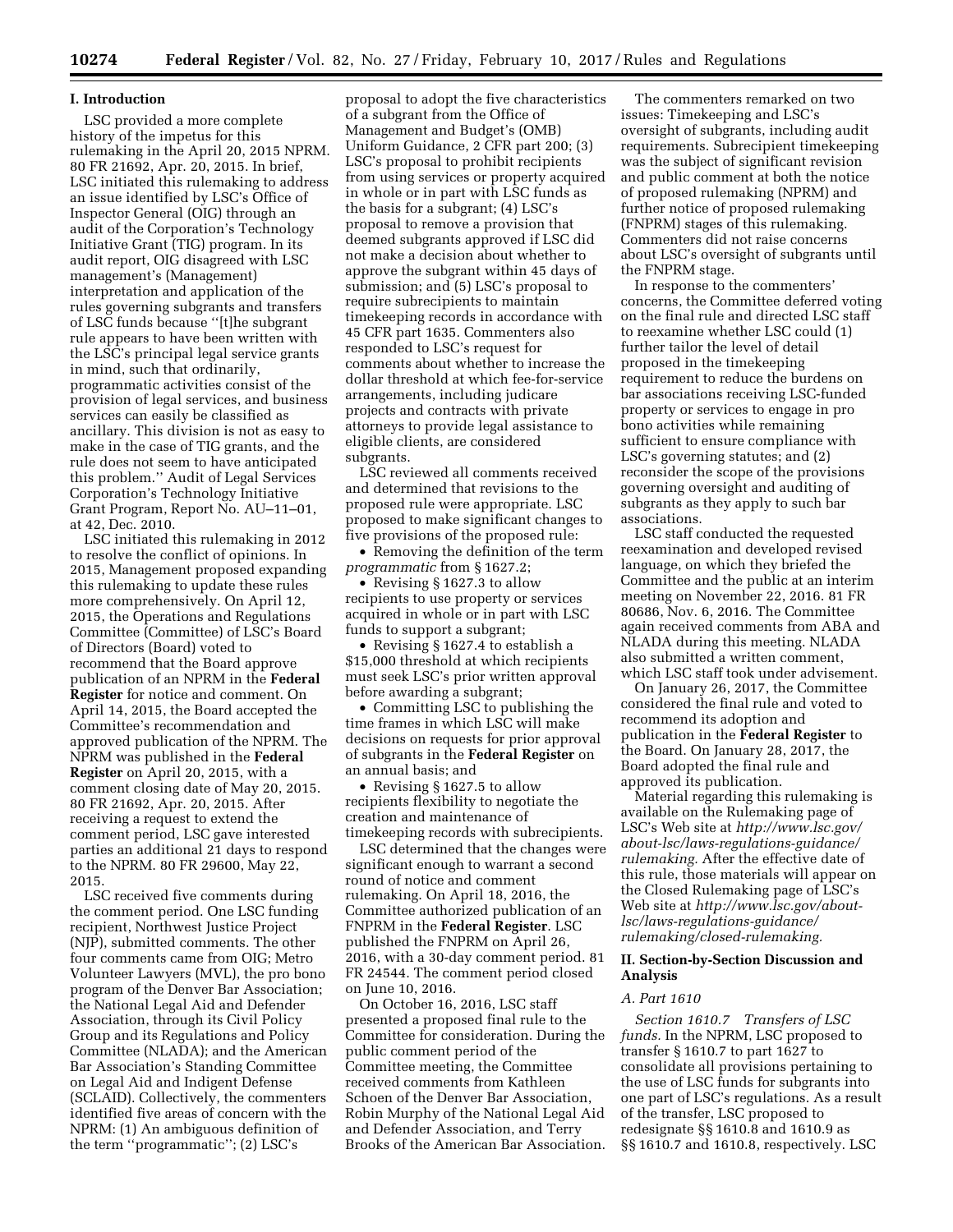also proposed to delete the definition of the term *transfer* from § 1610.2. LSC received no comments on these proposals, and now adopts them in this final rule.

LSC is making a technical amendment to newly redesignated § 1610.7(a)(2) to reflect the deletion of the term *transfer*  from the definitions section of part 1610.

### *B. Part 1627*

*Section 1627.1 Purpose.* In the NPRM, LSC proposed to redefine the purpose of part 1627 as establishing the requirements applicable to subgrants of LSC funds. LSC received no comments on this proposal.

*Section 1627.2 Definitions.* LSC proposed several changes to this section in both the NPRM and the FNPRM. LSC received no comments on the NPRM proposals to transfer the definition of the term *membership fees or dues* to part 1630 and to redefine the terms *recipient* and *subrecipient.* LSC received one comment in favor of the proposal to adopt the definition of the term *private attorney* established by 45 CFR part 1614.

In the NPRM, LSC proposed to define the term *programmatic* to mean activities or functions carried out for the purpose of providing legal assistance, as defined in § 1002 of the LSC Act. 80 FR 21692, 21694, Apr. 20, 2015. As discussed more fully in the FNPRM, NLADA and NJP both objected to the proposed definition as ambiguous and overly broad. 81 FR 24544, 24545, Apr. 26, 2016. Both commenters recommended that LSC replace the phrase ''activities or functions carried out to provide legal assistance'' with ''the delivery of legal assistance to eligible clients.'' They both also recommended excluding ''activities conducted by entities not directly involved in the delivery of legal assistance to eligible clients'' from the definition. Finally, NLADA suggested that LSC expand the definition of *programmatic* to include ''the provision of services under a special LSC grant project.''

LSC agreed that its proposed definition of the term *programmatic*  created more problems than it solved. Commenters identified several ambiguities with the proposed definition and suggested solutions, but LSC determined that the potential solutions themselves created problems. For example, both NLADA and NJP stated that LSC's proposed definition was too broad and unclear, so both organizations offered language they believe would clarify that *programmatic*  means only the delivery of legal

assistance to eligible clients. Both NLADA's and NJP's suggested language, however, would narrow the definition beyond what LSC intended.

LSC found it difficult to redefine *programmatic* with a degree of precision sufficient to give grantees clear guidance about the term's meaning. Consequently, in the FNPRM, LSC instead proposed to remove the proposed definition of *programmatic* in § 1627.2 and to remove the term from the list of factors in proposed § 1627.3(b)(2). In its place, LSC proposed to define the term *procurement contract* in § 1627.2(b). LSC proposed to define and use this term for two reasons. The first was to highlight the distinction between subgrants, which involve provision of legal assistance, and procurement contracts, which are agreements to purchase property or services that a recipient needs to operate. The second was that LSC anticipated incorporating the federal government's Uniform Guidance principles applicable to procurement contracts into part 1630 and the Property Acquisition and Management Manual (PAMM) through an ongoing rulemaking. LSC received no comments on this proposal.

In the FNPRM, LSC also proposed to define the term *property* as real or personal property. This proposal resulted from the decision to allow recipients to use property acquired in whole or in part with LSC funds to support subgrants. LSC received no comments on this proposal.

*§ 1627.2(e) Subgrant.* In the NPRM, LSC proposed to redefine the term *subgrant* to substantially reflect the definition in the Uniform Guidance, 2 CFR 200.92. LSC proposed in the FNPRM to revise the term to reflect the decision to allow recipients to use property or services acquired in whole or in part with LSC funds to support a subgrant. LSC received no comments on either proposal.

In the existing rule, LSC excludes from the definition of *subgrant* fee-forservice arrangements, such as judicare arrangements and contracts with private attorneys for the direct delivery of legal assistance to recipients' clients, when the cost of such arrangements does not exceed \$25,000. During LSC's 2014 rulemaking to revise the private attorney involvement rule at 45 CFR part 1614, LSC received a comment recommending that LSC increase the threshold at which such arrangements are considered subgrants from \$25,000 to \$60,000. The commenter proposed increasing the threshold to \$60,000 to account for inflation since LSC established the original threshold in 1983. 70 FR 61770,

61780, Oct. 15, 2014. Consistent with that comment, LSC proposed to increase the threshold and sought comment on the appropriate amount to adopt. Commenters unanimously agreed that LSC should set the threshold at \$60,000. LSC agrees and is therefore adopting the \$60,000 threshold in this final rule.

*§ 1627.2(f) Subrecipient.* In the NPRM, LSC proposed to simplify the existing definition of *subrecipient.* LSC received no comments on this proposal.

*§ 1627.3 Characteristics of subgrants.* In the NPRM, LSC proposed to create a new section describing the factors that recipients should evaluate when determining whether a particular third-party agreement is a subgrant subject to the provisions of part 1627 or a procurement contract subject to part 1630 and the PAMM. LSC proposed to adopt in substantial part language from the Uniform Guidance, 2 CFR 200.330(a) and (c). These provisions explain the characteristics of a subgrant and state that recipients are to use judgment in evaluating the characteristics, all of which may not be present for any given subgrant. LSC made minor revisions to these provisions to make clear that the context for subgrant activities and the performance of the subrecipient is the LSC recipient's legal services work. LSC also provided two examples of how third-party arrangements would be characterized—as a subgrant or as a procurement contract—when analyzed using the five characteristics.

*Comment:* NJP and NLADA both expressed concern about LSC's proposal to adopt the Uniform Guidance characteristics. NLADA objected to the proposal because it does not ''provide a definitive framework'' for determining whether a particular third-party arrangement is a subgrant. NJP observed that ''by authorizing recipients to 'use judgment' in classifying each agreement as a subgrant or procurement contract, recipients are placed at risk of making judgments that differ from how LSC would judge the relationship. If this occurs, the expenditure of funds could be a 'questioned cost' or subject to limited sanctions, creating disincentives for recipients to exercise any judgment.'' NJP further claimed that the characteristics themselves were ambiguous and lacked definition and clarity about how and whether LSC expected recipients to, for example, delegate programmatic decision-making to a subrecipient. NJP and NLADA both recommended that if LSC were to adopt the proposed language, LSC should also adopt a provision that holds recipients harmless for making a good faith error in judgment about whether a third-party agreement is a subgrant.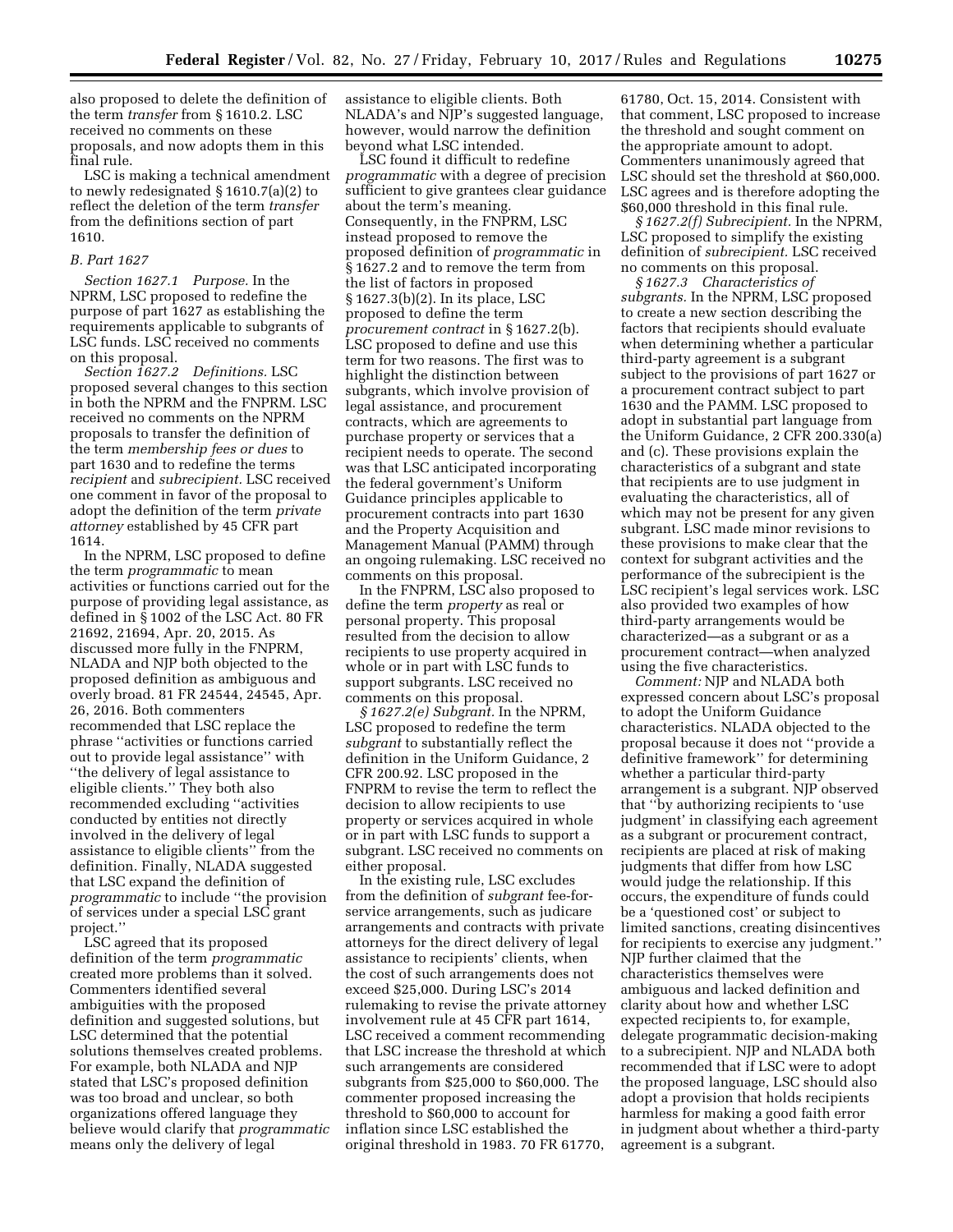*Response:* The commenters' concerns appear to be rooted in a belief that using the Uniform Guidance framework will result in many arrangements being mischaracterized and that LSC will penalize recipients with whom they disagree. LSC's research, however, has not indicated that federal grantees have had significant difficulty using these factors to assess their third-party agreements after years of applying them pursuant to OMB Circular A–133. The fact that the preambles to the Advance Notice of Proposed Guidance, Notice of Proposed Guidance, and Final Guidance for the Uniform Guidance are silent about the inclusion of these factors provides further evidence that federal grantees generally have not found them difficult to use. *See* 77 FR 11778, Feb. 28, 2012 (ANPG); 78 FR 7282, Feb. 1, 2013 (NPG); 78 FR 78589, Dec. 26, 2013 (Final Guidance). Furthermore, neither OMB Circular A–133 nor the Uniform Guidance included a good faith exception of the type that NJP and NLADA recommended.

LSC continues to believe that providing a framework for analyzing

third-party agreements is an improvement over the status quo, in which the existing definition provides little guidance. In addition, using the OMB factors enables recipients who have federal grants to use uniform standards for evaluating their thirdparty agreements. For these reasons, LSC will retain the characteristics of a subgrant in § 1627.3(b).

LSC will not adopt the recommendation to provide a safe harbor for recipients who make a good faith determination that a subaward to a third party is not a subgrant when LSC applies the characteristics of a subgrant and reaches the opposite conclusion for two reasons. First, the Uniform Guidance, from which LSC is adopting the characteristics, does not provide a safe harbor. Second, if a recipient has questions about whether a particular award would constitute a subgrant under the characteristics in § 1627.3(b), the recipient is encouraged to contact LSC for guidance before making the award.

Currently, LSC evaluates third-party agreements for whether they meet the

### **Characteristics of a Subgrant**

below.

Third party determines who is eligible to receive legal assistance under the recipient's LSC grant.

Third party's performance is measured in relation to whether programmatic objectives of the LSC grant were met.

Third party has responsibility for programmatic decision-making regarding the delivery of legal assistance under the recipient's LSC grant.

Third party is responsible for adhering to applicable LSC program requirements specified in the LSC grant award.

Third party, in accordance with the subgrant agreement, uses LSC funds to carry out a program for a public purpose specified in LSC's governing statutes and regulations.

### **Characteristics of a Procurement Contract**

Third party provides the goods and services within its normal business operations.

Third party provides similar goods or services to many different purchasers.

Third party normally operates in a competitive environment.

Third party provides goods or services that are ancillary to the operation of the recipient's programmatic activities.

Third party is not subject to compliance requirements of LSC's governing statutes and regulations as a result of the contract, though similar requirements may apply for other reasons.

LSC provides this comparison to help demonstrate the differences between subgrants and procurement contracts. Some types of subawards, such as those pursuant to which the third party is providing goods or services that require the third party to use substantive legal knowledge, will involve judgment calls about whether the awards more closely meet the characteristics of a subgrant or those of a contract. In those situations, LSC encourages recipients to contact LSC to work through the analysis of the characteristics.

In the NPRM, LSC published an analysis of two fact patterns to demonstrate how subawards of LSC funds to third parties would be analyzed under the subgrant characteristics. In the interest of providing more practical

guidance about applying the characteristics of a subgrant, LSC is providing five additional examples.

*Example 1:* An LSC funding recipient provides an award to a bar association to recruit pro bono attorneys by sending out email blasts to the association's subscriber list announcing a recipient's pro bono opportunities. This award would not be a subgrant because all of the characteristics under § 1627.3(b) are lacking. Sending an email message about pro bono opportunities would not make the association responsible for determining client eligibility under the LSC grant. This responsibility would remain with the recipient. Additionally, the bar association would not have its performance measured in relation to whether objectives of the recipient's Basic Field-General grant were met. The bar association's performance would not be measured by how well it achieves the objectives of the recipient's

grant, but rather by how well it succeeds in sending an email to its membership. Furthermore, by sending a simple email blast, the bar association would have no responsibility for programmatic decisionmaking (such as setting new or different priorities than the priorities set by the recipient), nor would the bar association be responsible for adhering to applicable LSC program requirements specified in the LSC grant award. Finally, the association would be sending the email as a technical service for the benefit of the recipient.

definition of *subgrant,* whether the recipient sought prior approval of the subaward, and whether the recipient's use of funds is reasonable and allocable to the grant under the cost standards of part 1630. If LSC determines that the subaward is reasonable but the recipient did not seek prior approval, LSC may direct the recipient to submit a request for approval of a subgrant. LSC will then treat the award as a subgrant from the date on which LSC approves the subgrant. If LSC determines that the subaward does not meet the standards of part 1630, LSC may initiate a questioned cost proceeding based on that finding. Whether a recipient sought prior approval of the subaward may be a factor in determining whether a subaward satisfies part 1630, but generally is not dispositive. In the Uniform Guidance, OMB described the characteristics of a procurement relationship and the characteristics of a subaward in the same section. 2 CFR 200.330(b). LSC compares the two sets of characteristics, as LSC would apply them, in the chart

*Example 2:* An LSC funding recipient gives an award to a bar association that (1) recruits pro bono attorneys; (2) provides support to recipient-sponsored trainings; and (3) refers its members to the recipient to take pro bono cases. Recruitment consists of communicating about the upcoming training and pro bono opportunities in the form of newsletters, email blasts, and mailings. Support for the training involves logistical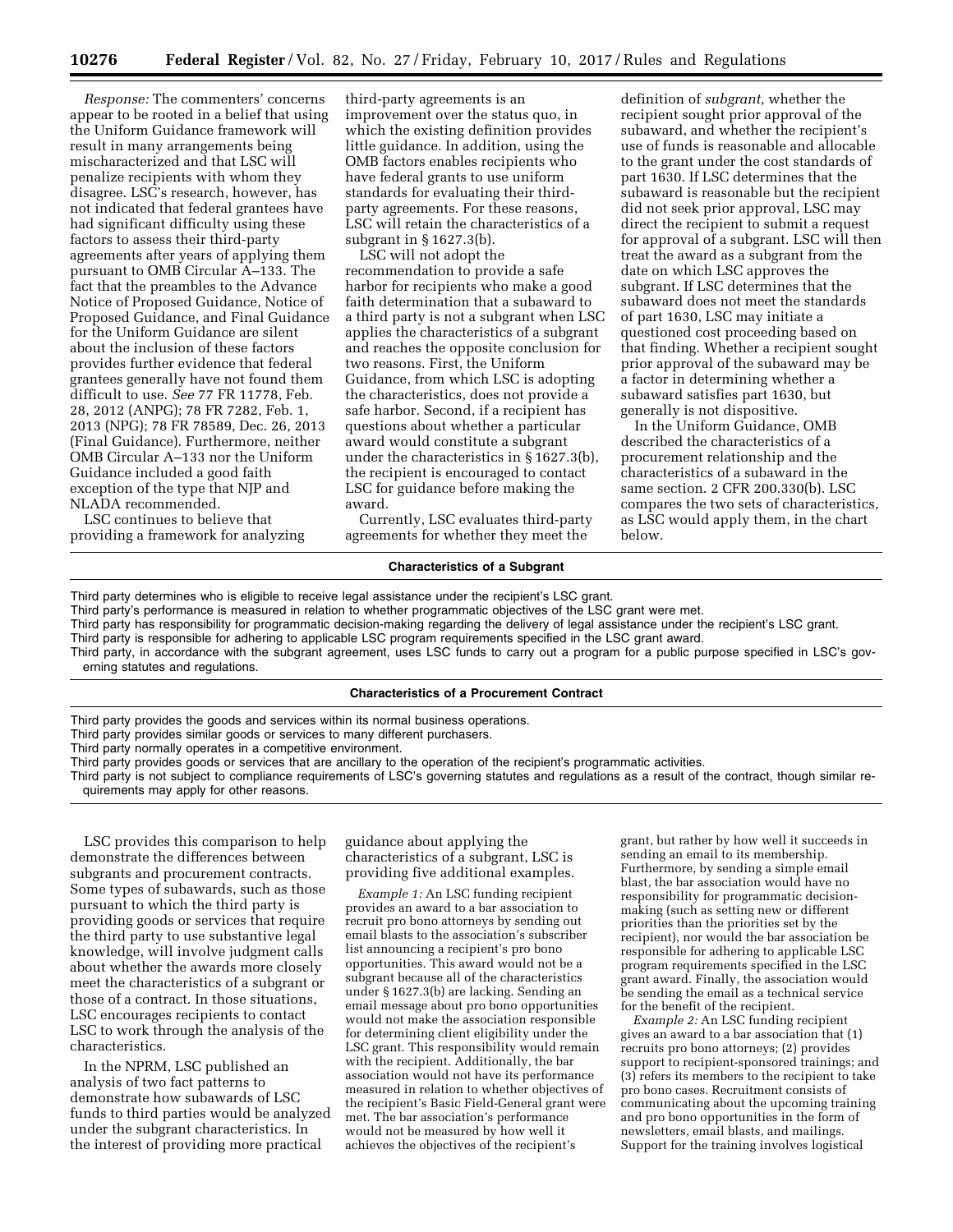support in the form of space, audio-visual equipment, refreshments, and administrative processing of paperwork for continuing legal education credits. The bar association does not provide substantive input on the training. The bar association's support for the pro bono opportunities involves referring any of its interested members/attorneys to the recipient to take a case or otherwise get involved. It makes no determinations about, nor does it get involved in, client eligibility or cases.

Applying the five factors in proposed § 1627.3(b), this award would not constitute a subgrant. As in the prior example, the bar association does not determine who is eligible to receive legal assistance under the recipient's LSC grant. Nor does it have its performance measured in relation to whether objectives of the LSC grant were met. In this case, the recipient would simply assess whether the bar association recruited attorneys, provided technical support at trainings, and referred members to the recipient to take pro bono cases. Because the bar association is only recruiting, referring, and providing technical support, it is not responsible for making decisions about priorities or which services to deliver to eligible clients. The bar association would not be responsible for adhering to requirements set forth in the LSC grant award. Finally, the services provided by the bar association primarily benefit the recipient because they are recruitment and administrative tasks that the recipient would otherwise have to do. Consequently, this agreement does not constitute a subgrant.

*Example 3:* An LSC recipient provides an award to a bar association to conduct part of its PAI program. Pursuant to the terms of the award, the bar association will recruit attorneys by sending its membership information about upcoming trainings and pro bono opportunities. The bar association will provide training to interested attorneys on substantive areas of law, will screen clients for eligibility, will refer cases of eligible clients to participating private attorneys to handle, and will supervise private attorneys who agree to accept cases. The bar association will report to the recipient about how many attorneys it recruits, how many cases it placed, the outcomes of those cases, the number of individuals who seek assistance through the award, and the number of eligible individuals referred to private attorneys.

In contrast to the two previous examples, this award would be considered a subgrant because the majority of characteristics under § 1627.3(b) are satisfied. First, the recipient would transfer screening and intake responsibilities to the bar association as part of the award. The bar association would be responsible for determining whether an applicant is eligible to receive legal assistance under the recipient's LSC grant. Second, the bar association would have its performance measured in relation to whether objectives—delivering legal services to eligible clients of the LSC grant—are met because it is referring cases to private attorneys and supervising their handling of clients' cases. Third, the bar association could have significant responsibility for

programmatic decision-making. For example, the bar association may choose to set its own priorities for the types of cases the private attorneys it recruits will handle. Fourth, in conducting the program, the bar association would be responsible for adhering to applicable LSC program requirements specified in the LSC grant award (such as the restrictions, timekeeping, and recordkeeping requirements), but only with respect to the PAI award. Finally, this award would use LSC funds to carry out a public purpose described in the grant award and statute authorizing the grant. The more technical activities described in the prior examples are services provided to the recipient, while the bar association's conduct of a PAI program helps the recipient carry out a public purpose—delivery of legal assistance to eligible clients—specified in the LSC Act. Consequently, this award would constitute a subgrant.

*Example 4:* An LSC recipient pays an expert to educate the recipient's staff members on an area of law unfamiliar to the staff members. The recipient pays the expert from its Basic Field-General grant award. This award would not be a subgrant because it lacks most, if not all, of the characteristics under § 1627.3(b). The expert would make no determinations about who is eligible to receive services under the recipient's grant; rather, the expert's objective would be to educate the recipient's staff members. The expert also would not have his or her performance measured in relation to the objectives of the Basic Field-General grant. Furthermore, the expert would not be responsible for programmatic decisionmaking (for example, setting new priorities or determining what services to provide), nor would the expert be responsible for adhering to applicable LSC program requirements specified in the LSC grant award (for example, complying with LSC's Case Service Report Handbook or Audit Guide). Finally, the award primarily benefits the recipient because it increases the recipient staff's knowledge.

*Example 5:* An LSC recipient provides an award to an expert to disseminate legal information to the public through an inperson presentation. Under the terms of the award, the expert is not responsible for determining who is eligible to receive legal assistance. The expert will not have his or her performance measured in relation to whether objectives of the recipient's grant are met. However, the expert has responsibility for programmatic decision-making because under the award, he or she is responsible for deciding what legal information to convey directly to the public and how to convey it most effectively. Under the terms of the award, the expert must comply with the terms of the LSC Act, Public Law 104–134 to the extent it is adopted in the current year's appropriations statute, other applicable statutes, and LSC's regulations. Finally, the expert is being paid to provide legal information directly to the public. In contrast to the preceding example, the award in this situation would be a subgrant because it has many of the characteristics under § 1627.3(b).

In the FNPRM, LSC proposed to revise the language of § 1627.3 as

presented in the NPRM. First, LSC proposed to incorporate in paragraph (a) language from the Uniform Guidance stating that recipients must determine on a case-by-case basis whether each award to a third party is a subgrant or procurement contract. LSC also proposed to replace the introductory language of paragraph (b) with language from the Uniform Guidance stating that the list of characteristics support the classification of an award as a subgrant. 2 CFR 200.330(a). Finally, as described in the preceding discussion of § 1627.2, LSC proposed to remove the term *programmatic* from paragraph (b)(2). LSC received no comments on these proposals. Consequently, LSC adopts them in this final rule.

*§ 1627.4 Requirements for all subgrants.* In the NPRM, LSC proposed to transfer existing § 1627.4— Membership fees or dues, to 45 CFR part 1630 and redesignate it as § 1630.14 without change. LSC also proposed to redesignate existing § 1627.3 as § 1627.4. LSC received no comments on these proposals.

*Changes to the subgrant approval process.* The most significant proposal in this section was LSC's proposed changes to the subgrant approval process. In paragraph (a), LSC proposed to link the subgrant approval process for Basic Field Grants more closely to the annual grant competition and renewal process. LSC also proposed to formalize the procedures for two kinds of recipients: (1) Those seeking to make subgrants under LSC's special grant programs, which currently are limited to Technology Initiative Grants (TIG), Pro Bono Innovation Fund grants, and emergency relief grants; and (2) those who need to make subgrants in the middle of a funding period. LSC proposed to eliminate the provision automatically deeming a subgrant approved if LSC fails to act on a subgrant proposal within 45 days of submission by the recipient.<sup>1</sup>

NLADA objected to LSC's proposal to remove the rule deeming a subgrant approved if LSC did not respond within the prescribed time. NLADA stated that the proposal ''leaves programs in a state of fiscal uncertainty as to subgrant agreements'' and recommended leaving both provisions in the rule to ''preserve[] an important backstop for

<sup>1</sup>Existing § 1627.3(a)(2) states that if LSC fails to act on the subgrant proposal within 45 days of submission, the recipient ''shall notify the Corporation of this failure'' and gives LSC 7 additional days to respond to the proposal. The subgrant is deemed approved if LSC fails to respond within the additional 7 days. For ease of reference, we refer to the entire § 1627.3(a)(2) period as ''the 45-day period.''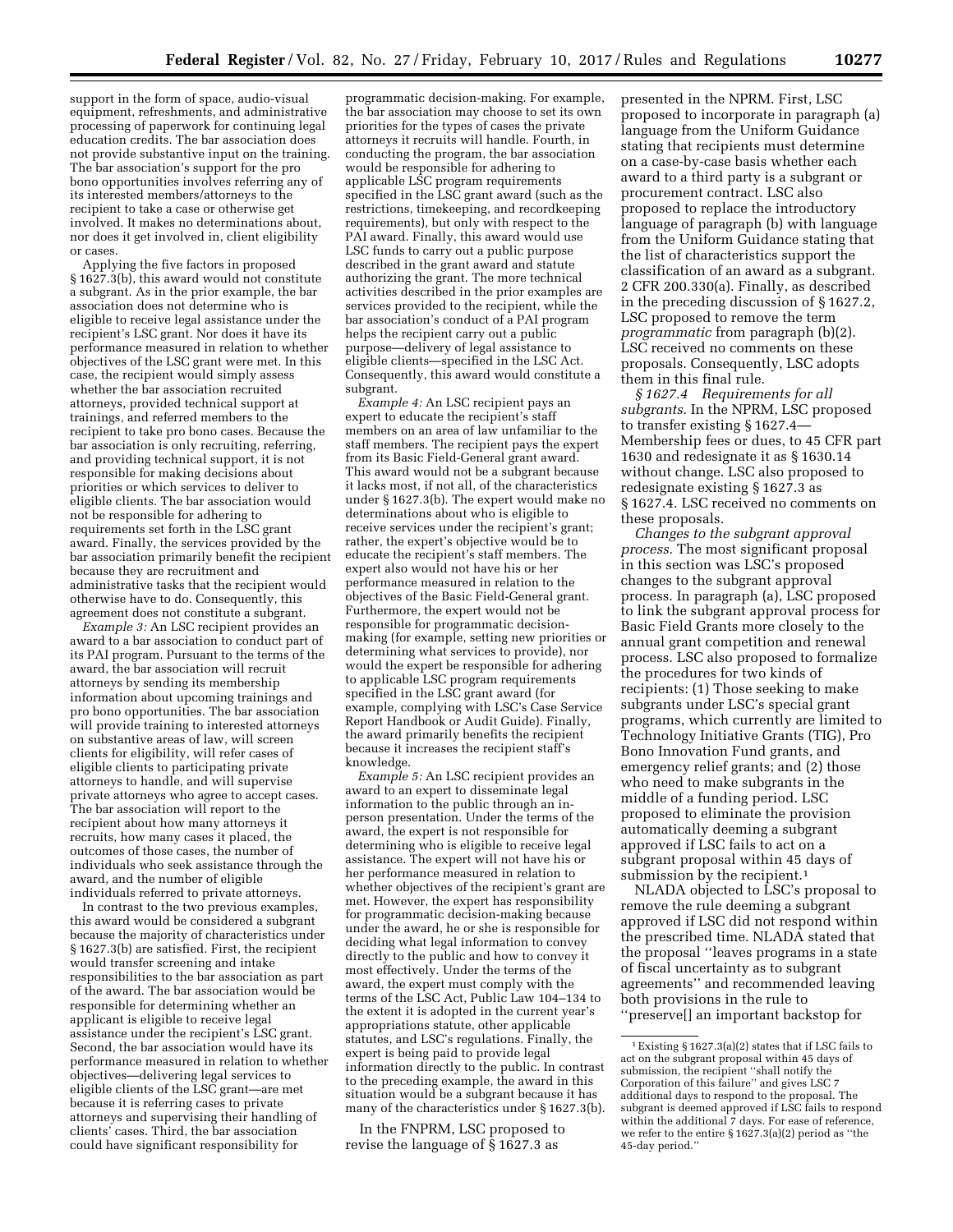recipients and subrecipients who depend on LSC-funding and who, without hearing in a timely fashion from LSC, may plan a budget as if the funding has been approved.'' NLADA further argued that ''it is important in keeping with LSC's focus on uniformity and consistent application of rules and regulations that all parties bear equitable burdens with regard to meeting LSC statutory and regulatory requirements.''

LSC disagreed with NLADA's recommendation to leave the existing rule in place. NLADA's comments did not reflect the greater assurance of a timely response from LSC provided by the consolidation of the Basic Field Grant competition and subgrant approval processes. Nor did they acknowledge that responsible grants management practices do not include allowing the expenditure of a large amount of funds without the approval of the funding agency.

As explained more fully in the FNPRM, LSC considered four options for responding to NLADA's comments. 81 FR 24544, 24548, Apr. 10, 2016. The first was to retain the language proposed in the NPRM. The second was to reinstate the existing rule in its entirety. The third was to reinstate the 45-day limit, but include a provision stating that if LSC does not respond, the subgrant is deemed denied. The last option was to include either a waiver provision or a notice provision similar to the ones provided in the Uniform Guidance. LSC chose the last, proposing to include in the **Federal Register**  notices described in § 1627.4(a)(2)(i) and (a)(3) a statement that if LSC has not responded to a recipient's request for approval of a subgrant under paragraph  $(a)(2)$  or  $(a)(3)$  within the number of days specified in the notice, LSC will inform the recipient in writing of the date when the recipient may expect the decision. The notice would be given only for subgrant approvals requested as part of a special grant or during the midyear grant process.

Commenters again opposed LSC's proposal. NLADA reiterated its concern that ''LSC's proposal basically omits any time frame for LSC to take action on subgrants, leaving programs in a state of fiscal uncertainty as to subgrant agreements.'' NLADA opined that the fixed 30-day time period for response provided in the Uniform Guidance was a ''more equitable and workable time frame'' than the flexible, annually determined period LSC had proposed.

NJP also submitted comments urging LSC to adopt the Uniform Guidance approach of committing to a 30-day period in which to make a decision on

a subgrant application or to give the applicant notice of the date by which LSC expected to make a decision. Like NLADA, NJP opined that a fixed 30-day period was a reasonable time frame for LSC to make decisions on subgrant applications. NJP also urged LSC to adopt 45 days, or 15 days after the initial 30-day decision period ends, as an outside limit for making decisions on subgrant applications. Such a process, NJP concluded, ''will provide recipients assurance that the approval process is underway and that a decision will be made in the very near term. This prevents uncertainty and administrative delay in the provision of critically needed legal help for clients.''

LSC appreciates the commenters' views on the value of a fixed response date, rather than the flexible option LSC proposed in the FNPRM. LSC also understands the commenters' desire for a 30-day initial response time. LSC's staffing and operations, however, make it impractical to commit to a 30-day initial time frame for response. The staff who review and make recommendations to Management about whether to approve, deny, or suggest changes to a subgrant application are the same staff who conduct site visits and issue reports of those visits. Because those staff balance subgrant review with their other oversight responsibilities, it is necessary for the initial response period to be longer than the 30-day period provided in the Uniform Guidance. Consequently, LSC is responding to the commenters by adopting a 45-day period in which LSC must make a decision on an application for a subgrant or give the requester notice of the date by which it expects to make a decision. LSC believes this rule appropriately balances recipients' need for certainty about when a decision will be made with LSC's need to afford its staff adequate time to carry out their responsibilities.

*Prior approval threshold.* Under the existing part 1627, all subgrants are subject to the prior approval requirement, regardless of cost. In calendar year 2015, recipients made 77 subgrants. The smallest subgrant was for \$2,000, 15 of the subgrants were for less than \$10,000, and 25 were for less than \$15,000. Ten of the 77 subgrants originating in calendar year 2015 exceeded \$100,000. LSC understands that recipients spend significant amounts of time and resources preparing applications for approval of subgrants. LSC determined that, on balance, the burdens of prior approval on both sides outweigh the benefits of the increased oversight of subgrants involving less than \$15,000.

Consequently, LSC proposed to redesignate paragraph (a) from the NPRM as paragraph (b) and introduce a new paragraph (a) establishing the thresholds for prior approval of subgrants.

For both cash and in-kind subgrants, LSC proposed to set the prior approval threshold at \$15,000. LSC believed this amount represents a significant enough investment of LSC funding or LSCfunded resources that LSC should have increased oversight over the award. For in-kind subgrants, LSC proposed to adopt language in paragraph (a)(2) that substantially adopts the provisions of the Uniform Guidance pertaining to valuation of goods and services used to satisfy a federal grantee's cost-sharing requirements. In paragraph (a)(2)(i), LSC proposed to require recipients to use the fair market value of the asset at the time the subgrant is made to evaluate whether the subgrant requires prior approval. In paragraph (a)(2)(ii), which pertains to valuations of leased space, LSC proposed that recipients should evaluate the fair rental value of the space. Finally, in paragraph (a)(2)(iii), LSC proposed to adopt language from the Uniform Guidance that requires recipients to document and support the fair rental value of the asset by the same methods used internally for its other inkind valuations.

*Comment:* NLADA ''strongly'' supported the proposal, noting that because ''grantees are required to comply with part 1630, which includes a requirement that all expenses be necessary and reasonable, additional oversight for smaller subgrants is not necessary.'' NLADA noted that eliminating the prior approval requirement for smaller subgrants ''increases efficiency for both grantees, and LSC.'' NLADA also recommended that LSC consider a higher threshold of \$20,000.

*Response:* LSC agrees with NLADA's recommendation. Upon further review of all subgrants undertaken during the 2015 grant year, LSC determined that increasing the threshold to \$20,000 would have eliminated the prior approval requirement for a total of 30 subgrants. In other words, the proposed \$5,000 increase would have eliminated the prior approval requirement for only five additional subgrants. Because all subgrants are subject to oversight under part 1630 regardless of whether recipients must seek prior approval, LSC does not believe that increasing the prior approval threshold to \$20,000 would materially decrease its oversight of subgrants.

Although subgrants for less than the threshold amount are not subject to the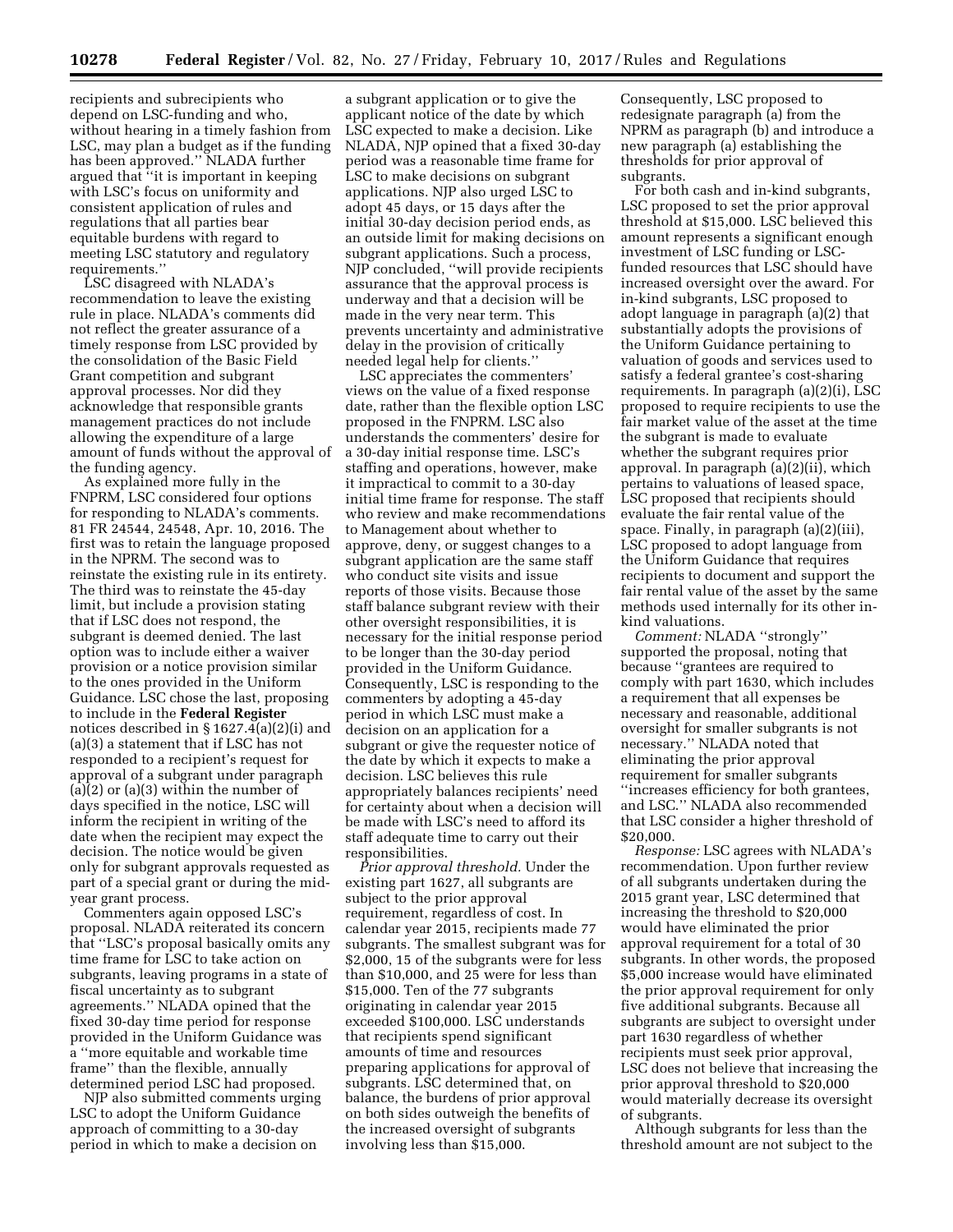prior approval requirement, they continue to be governed by part 1630 and § 1627.5. part 1630 requires that all expenditures of LSC funds be reasonable and necessary to carry out the grant, and that recipients maintain documentation sufficient to demonstrate that all expenditures charged to the grant are allowable. 45 CFR 1630.3.

*Subgrants of property or services acquired in whole or in part with LSC funds.* In the FNPRM, LSC proposed technical changes to § 1627.4 to reflect its decision to allow in-kind subgrants. In paragraph (b), LSC proposed to insert language stating that for all subgrants exceeding the proposed \$15,000 threshold, recipients must submit applications to LSC for prior written approval. LSC also proposes to add the phrase *property or services* to paragraph (e)(2), which pertains to a recipient's responsibility to ensure its subrecipient's proper use of, accounting, and auditing of LSC resources. Lastly, LSC proposed to add a new paragraph (f) establishing the requirements for accounting for in-kind subgrants. LSC received no comments on these proposed changes.

*Revisions to accounting and auditing requirements.* In response to the FNPRM and during the opportunity for public comment at the Committee's October meeting, stakeholders expressed concerns about the scope of LSC's oversight of subgrants to bar associations to engage in pro bono work. In its response to the FNPRM, the Denver Bar Association described LSC's oversight as ''overreaching'' and stated that ''As a private non-profit, the Denver Bar Association will not allow LSC the same oversight rights and audit requirements as it has with CLS [Colorado Legal Services, an LSC recipient], as set forth in 45 CFR 1627.4.'' During the Committee's October meeting, both Ms. Schoen of the Denver Bar Association and Ms. Murphy of NLADA stated that the audit requirements of part 1627 are burdensome, particularly for bar associations that have their own audits done under different auditing standards. Ms. Murphy further stated that the current version of part 1627 provides for very broad oversight of subrecipients, although she acknowledged that LSC historically has not conducted extensive oversight into operations of an organization that receives a subgrant.

LSC understands from the substance of their comments that the commenters object to proposed § 1627.4(f) and (g). Paragraph (f) governs accounting for funds or property or services acquired in whole or in part with LSC funds that are used to support a subgrant.

Paragraph (g) requires subgrant agreements to include terms providing the same oversight rights for LSC with respect to subrecipients as apply to recipients. 80 FR 21692, 21700, Apr. 20, 2015. LSC proposed no substantive changes to paragraph (g) in either the NPRM or the FNPRM. LSC did, however, propose to make one change in the final rule intended to address the commenters' objections to the FNPRM.

LSC proposed one salient change to paragraph (f) in the NPRM, which received no comments. 80 FR 21697. The current version of proposed § 1627.4(f) is located at § 1627.3(c). The last two sentences of this paragraph permit recipients and subrecipients, in lieu of accounting for subgranted funds in either of their audit reports, to negotiate a means of ensuring that subrecipients appropriately used the subgrants during the life of the subgrant. LSC must approve such alternative arrangements.

This language has been in part 1627 since 1983. 48 FR 28485, June 22, 1983. During the course of this rulemaking, LSC has proposed two substantive changes to this language. The first, explained and proposed in the NPRM, was to eliminate the option to enter into alternative auditing arrangements because, in LSC's extensive experience administering this rule, the option had never been used. 80 FR 21697. The second change, proposed in the FNPRM, was to include language reflecting the expansion of the rule to include in-kind subgrants. 81 FR 24548, 24550.

It is clear from the plain text of part 1627 that LSC does not require all subrecipients to submit to an audit that complies with LSC's Audit Guide. Since at least 1983, when this section of part 1627 was last revised, LSC explicitly has permitted recipients and subrecipients to develop alternative procedures for auditing the proper use of subgrant funds. LSC has not proposed to change the auditing provisions in any significant form except to extend them to subgrants supported by property or services acquired in whole or in part with LSC funds. Although LSC believes that the language proposed in the NPRM and the FNPRM provides recipients with sufficient flexibility to negotiate the accounting and auditing responsibilities appropriate to any particular subgrant, LSC proposes to reinstate the language that it proposed to remove. LSC believes that reinstating this language will ensure that recipients and subrecipients, whether bar associations or other legal aid providers, have ample options for negotiating a satisfactory method of demonstrating that LSC-funded resources supporting a

subgrant were used appropriately. LSC will also add this language to paragraph (f)(2)(i) of this section, which governs accounting for subgrants made using property or services purchased in whole or in part with LSC funds.

LSC is making one minor modification to the reinstated language to direct recipients to submit alternative audit procedures to LSC, rather than to the Audit Division, which is no longer a functional division of LSC. To make clear that the flexibility provided by the reinstated language applies to the auditing requirements, LSC is also restructuring the language pertaining to the accounting requirements and the language governing auditing requirements into separate paragraphs. LSC does not intend the restructuring to have any substantive effect; rather, it is intended solely to distinguish between the accounting and auditing provisions of this section.

LSC is making one additional change to § 1627.4(f) to address the concerns raised by NLADA and the Denver Bar Association. LSC is adding paragraph (f)(2)(iii), which explicitly exempts from the Accounting Guide and the Audit Guide bar associations, pro bono programs, law firms or private attorneys who receive property or services acquired in whole or in part with LSC funds for the sole purpose of providing legal information or legal assistance on a pro bono or reduced fee basis to eligible clients, whether the costs allocated with the activity are allocated to the PAI requirement or not. These subrecipients must, however, have financial management systems in place that LSC deems sufficient to determine that any resources the subrecipient receives or uses under the subgrant are used consistent with 45 CFR part 1610.

With respect to the general oversight provision, currently at § 1627.3(e), LSC proposed in the NPRM to relocate the provision to § 1627.4 with no changes. 80 FR 21700. The provision currently requires that LSC have the same oversight rights with respect to subrecipients as LSC has with respect to its direct recipients. *Id.*; *see also* 45 CFR 1627.3(e).

In response to the comments provided by the Denver Bar Association during the FNPRM comment period, LSC proposed to revise this language to clarify that its oversight rights apply to the subgrant. LSC proposed to revise the language to state that subgrant agreements must provide the same oversight rights for LSC with respect to subgrants as apply to recipients. In other words, LSC must be able to visit subrecipients and review records and practices *pertinent to the subgrant,*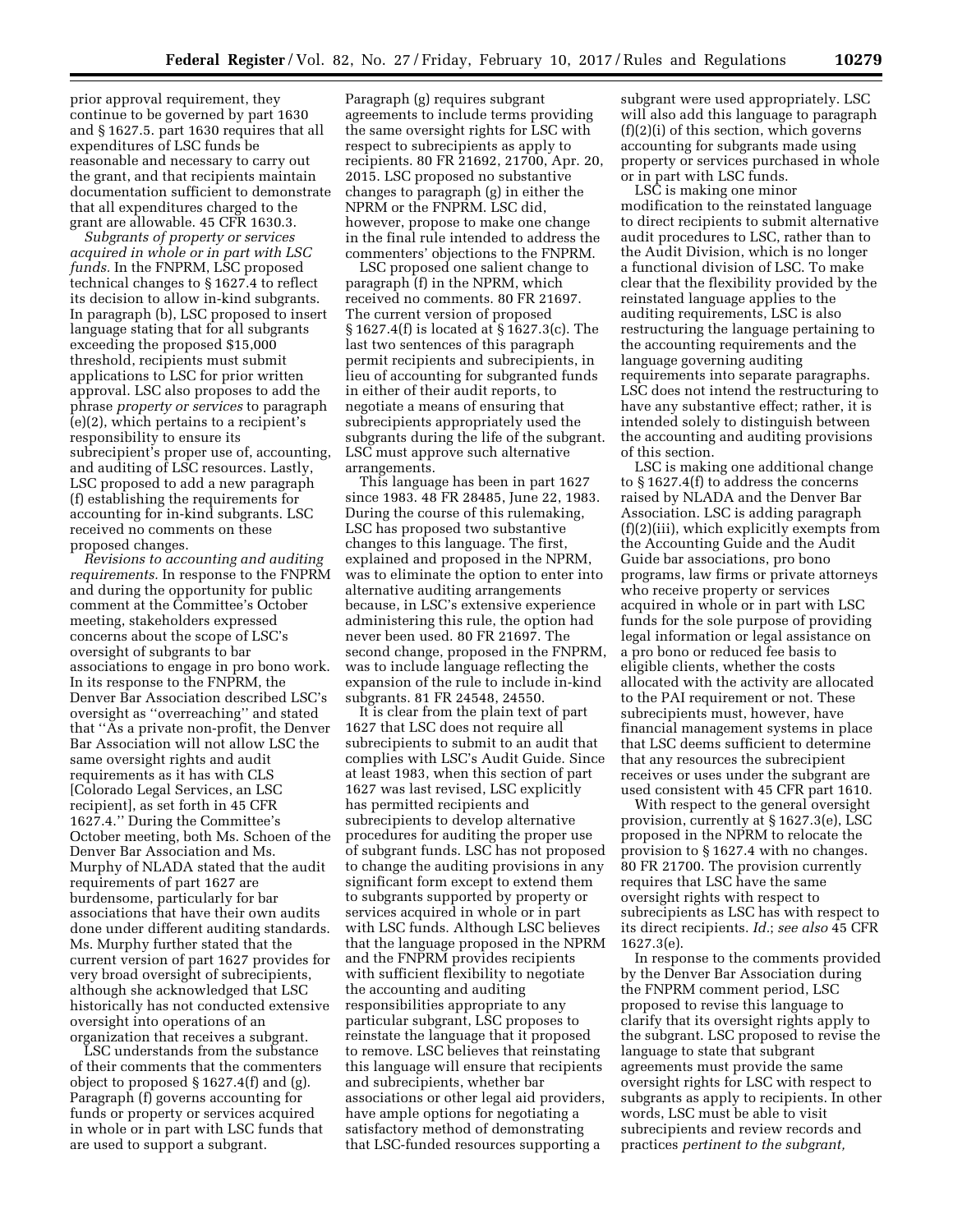*including the financial management systems described in § 1627.4(f)(2)(iv).* 

The Office of Inspector General expressed concerns that the revised provision could be interpreted as limiting OIG's and LSC's access to subrecipients' financial, accounting, and timekeeping records. The revised language does not limit OIG's or LSC's authority to access a subrecipient's records, policies, and procedures when review of those documents is needed to carry out their oversight responsibilities under the Inspector General Act and the LSC Act. OIG and LSC must be able to ensure that resources related to a subgrant supported with LSC funding are used consistent with LSC's governing statutes and regulations. For example, under the proposed revision to § 1627.4(e), LSC and OIG must still have access to financial records when necessary to determine that a subrecipient is spending its non-LSC funds consistent with the restrictions or that the subrecipient is properly allocating costs across its sources of funding. As another example, if LSC or OIG has reason to believe that a subrecipient is conducting restricted activities in LSC-funded space, the oversight provision authorizes them to review the subrecipient's operations and records to determine whether the LSCfunded space is being used consistent with LSC's governing statutes and the terms of the subgrant.

Throughout the course of this rulemaking, LSC has been sensitive to the fact that subgrants of LSC funds or property or services acquired in whole or in part with LSC funds come with obligations to comply with the statutes under which those funds were appropriated. LSC considered whether options such as a de minimis rule for relatively small contributions of property or services from an LSC recipient to another organization to carry out legal assistance activities or an exception to the subgrant rule for bar associations receiving only property or services to carry out private attorney involvement activities were consistent with its statutory obligations. Because several restrictions placed on LSC recipients by Congress extend to all of the recipients' operations, rather than just to their use of LSC funds, LSC determined that it was inappropriate to enact a rule that would allow an organization benefiting from the expenditure of LSC funds, either by receipt of such funds by the organization itself or by the recipient providing property or services to the organization to carry out legal assistance activities, to operate free of the restrictions. LSC continues to believe

that its obligations to ensure that its resources are used consistent with Congress' intent are the same regardless of whether the item of value being exchanged is property or services funded with LSC funds, and regardless of the amount of funds or the value of the LSC-funded property or services. LSC believes that the additional modifications to part 1627 proposed here fulfill that obligation while creating flexibility for recipients and subrecipients to meet the requirements of the regulation.

### *§ 1627.5 Applicability of Restrictions, Recordkeeping, and Recipient Priorities; Private Attorney Involvement Subgrants*

In the NPRM, LSC proposed to transfer existing 45 CFR 1610.7— Transfers of LSC funds to part 1627 and redesignate it as § 1627.5. LSC also proposed to revise the timekeeping requirement in current § 1610.7(c) to adopt the timekeeping standards applicable to recipients in part 1635. LSC received no comments on the proposal to transfer § 1610.7.

*Timekeeping.* As explained more fully in the FNPRM, NJP and NLADA opposed the proposal to require part 1635-compliant timekeeping for subgrants on three related grounds. 81 FR 24544, 24549, Apr. 10, 2016. The first was that private attorneys and other legal aid providers that recipients enter into subgrants with often have their own timekeeping systems, so it is inefficient and burdensome to require them to invest in timekeeping systems that comply with part 1635. Another reason was that private attorneys would be unwilling to allocate their time according to LSC's prescribed categories of cases, matters, and supporting activities and to agree to make their personal time records and timekeeping systems subject to examination by auditors and LSC representatives. Finally, they expressed concern that the costs associated with implementing part 1635-compliant timekeeping would be a disincentive for private attorneys, bar associations, and other legal aid providers to enter into subgrants with LSC recipients.

LSC considered three options for responding to the comments. The first was to keep the proposed language without change. The second was to draft a rule providing minimum standards for timekeeping that LSC believed would provide it with the information it needed to ensure that subgrant funds are properly accounted for, but that would not prescribe how the recipient or subrecipient keeps time. The third option was to adopt part 1635 compliant timekeeping as the default,

but allow recipients to seek approval from LSC for an alternate timekeeping method that will ensure accountability for the use of subgrant funds. This option was similar to language LSC proposed to delete from existing § 1627.3(c) that authorized recipients and subrecipients to propose alternative auditing methods. LSC proposed deleting that language simply because it had never been used, rather than because it was ineffective.

LSC proposed to adopt the second option in the FNPRM. LSC proposed that, consistent with part 1635, recipients should be able to show how much time subrecipient attorneys and paralegals spent on cases and matters and aggregate information on pending and closed cases by legal problem type. LSC did not, however, propose to require that the subrecipient collect the information or otherwise dictate how the recipient and subrecipient collect and maintain the information. Those decisions were left to the recipient and subrecipient to negotiate as part of the subgrant agreement.

NLADA, NJP, and the Denver Bar Association (DBA) all submitted comments objecting to the revised proposal. All three commenters stated that the proposal did not grant recipients the flexibility LSC intended to grant. The comments also reflected a misunderstanding of the scope of the timekeeping requirement in that some of the commenters appeared to believe that LSC expects private attorneys, in addition to attorneys and paralegals working for the subrecipient, to keep time in compliance with part 1635.

NJP reiterated its comment responding to the NPRM that it is unreasonable for LSC to expect private attorneys to ''use timekeeping systems that assign an LSC coded problem-type to each case handled under a subgrant or that their timekeeping systems are able to aggregate time record information by legal problem code for both closed and pending cases. No private attorney has any reason to assign an LSC problem code to a case or to aggregate time for both closed and pending cases.'' NJP stated that it maintains case records with assigned LSC problem codes for each case assigned to a private attorney through a subgrant, but that ''NJP does not keep track of the private attorney's time contemporaneously in its case management/timekeeping system.'' NJP recommended that LSC either ''drop the LSC specific timekeeping requirements for PAI subgrants or limit the requirement to the provisions of Part 1627.5(c)(1) and (c)(2), *i.e.,* 'the time spent on each case or matter by date and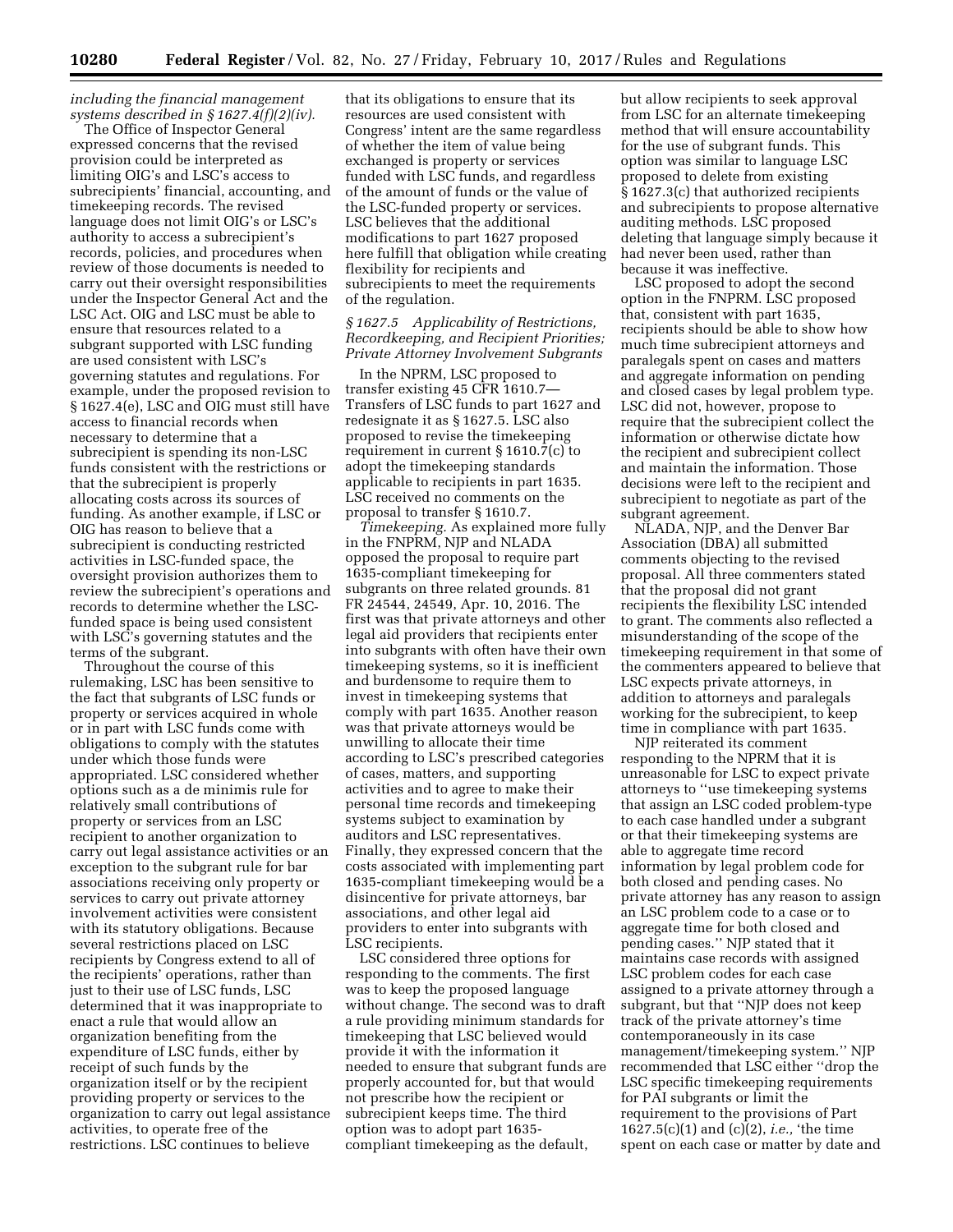in increments of not greater than onequarter [an] hour,' and 'the unique case name and identifier for each case[.]' ''

NLADA similarly objected to LSC's proposal to require recipients to provide the part 1635-specific information, stating that the requirements ''leave little, if any, room for negotiation'' between recipients and subrecipients about how time spent on a subgrant will be kept. NLADA recommended that LSC consider implementing a requirement that subrecipients ''would need to establish time keeping methods that would account for the time spent on categories of activities. For example, a staff attorney employed by a bar foundation as a full-time pro bono coordinator responsible for making pro bono referrals could record her time showing 7 or 8 hours per day making referrals to pro bono attorneys. Likewise, a pro bono attorney could report 10 hours spent on negotiating a child support agreement.''

DBA's comments expressed concerns similar to those expressed by NLADA, NJP, and Metro Volunteer Lawyers (MVL) in their comments responding to the NPRM. DBA stated that ''[l]awyers who are giving their time and expertise to provide legal assistance through MVL are not going to comply with the timekeeping required in 45 CFR 1627.5.'' DBA observed that its attorneys and paralegals ''arguably would be subject to the same 15 minute time keeping requirements.'' DBA observed that ''the only way a recipient would be able to verify that time was kept as required by 1627.5(c) would be to insure the subgrantee maintains detailed timekeeping records as indicated in 1627.5(c).'' They recommended that LSC ''revise 1627.5(c) to allow the flexibility intended by its comments and, if necessary, allow CLS and MVL to negotiate a timekeeping arrangement to maintain accountability without requiring the level of detail called for by the proposed regulation.''

In the version of the final rule presented to the Committee in October, LSC clarified the scope of the timekeeping requirement as applied to subgrants. By its terms, the requirement applies to attorneys and paralegals working for subrecipients of LSC funds or property or services acquired in whole or in part with LSC funds. The timekeeping requirement does not extend to private attorneys who accept cases on a pro bono or reduced fee basis from a subrecipient, nor does it apply to private attorneys who receive a subgrant from an LSC recipient to provide legal assistance to eligible clients on a fee-forservice basis. Private attorneys who accept cases from subrecipients on a pro

bono basis are not being compensated. Although an accounting of these hours could be useful to recipients for effective volunteer management, recipients need not collect hours contributed by these attorneys to track the expenditure of funds allocated to the PAI requirement. Private attorneys who accept cases on a reduced fee basis, either from the LSC recipient itself or from a subrecipient, must enter into contracts ''that set forth payment systems, hourly rates, and maximum allowable fees.'' 45 CFR 1614.7(a)(2). They must submit bills or invoices to the recipient or subrecipient demonstrating that they have incurred the fees before the recipient or subrecipient can pay them for services rendered to an eligible client. *Id.* To avoid continued confusion about the application of the timekeeping requirement, LSC added paragraph (d)(4), which states that the timekeeping requirement does not apply to private attorneys providing legal assistance on a pro bono or reduced fee basis.

LSC also proposed to retain the language of the timekeeping requirement from the FNPRM for several reasons. Section 504(a)(10) of LSC's fiscal year 1996 appropriations statute prohibits LSC from making awards to organizations unless the organizations agree ''to maintain records of time spent on each case or matter with respect to which the person or entity is engaged[.]" Sec.  $504(a)(10)(A)$ , Public Law 104–134, 110 Stat. 1321, 1321–54, incorporated annually in LSC's annual appropriations thereafter. LSC believed that proper accountability for funds requires a more rigorous level of timekeeping than the current rule provides. LSC's position was supported by findings reported by OIG in its 2015 Subgrant Capstone Report. In that report, OIG reported that four subrecipients used LSC funds to pay the salaries of staff who engaged in restricted activities. LSC Office of Inspector General, ''Report of Investigation: Subgrant Capstone Report'' at 6, Sept. 30, 2015, *available at [https://www.oig.lsc.gov/images/pdfs/](https://www.oig.lsc.gov/images/pdfs/Subgrant_Capstone_Report_Final.pdf)  Subgrant*\_*Capstone*\_*Report*\_*[Final.pdf.](https://www.oig.lsc.gov/images/pdfs/Subgrant_Capstone_Report_Final.pdf)*  Timekeeping records that show what subrecipient attorneys and paralegals are working on are necessary to ensure that attorneys and paralegals working on the subgrant are working on LSCeligible activities and being compensated from the LSC-funded subgrant only for time spent on subgrant activities. LSC also proposed to allow recipients and subrecipients to negotiate an agreement that best enables them to use the information maintained in their

respective systems to tell LSC how subrecipient attorneys and paralegals are using subgranted LSC funds or property or services acquired in whole or in part with LSC funds.

LSC continues to believe that some level of recordkeeping is essential to show that LSC-funded resources are being used for only LSC-permissible activities, regardless of whether the actor is employed by the recipient or a subrecipient and the resources being used are LSC funds or property or services acquired in whole or in part with LSC funds.

LSC will respond to the public comments by reframing the timekeeping requirement in § 1627.5 as a recordkeeping requirement. LSC is making two main changes:

1. Separating the timekeeping requirements for cases and for matters. LSC believes that separately stating this information will eliminate concern about the types of information LSC expects subrecipients to provide and the burdens associated with each.

2. Explicitly stating what information LSC expects subrecipients and recipients to provide for cases and for matters. LSC proposes that, with respect to matters, subrecipients must maintain adequate records to show that attorneys and paralegals used subgrant resources to carry out the purposes of the subgrant consistent with the restrictions contained in LSC's governing statutes. This is a more flexible provision than § 1635.3(b)(2), which requires recipient paralegals and attorneys to identify the category of action on which they spent time for each matter handled. For cases, LSC proposes to eliminate the requirements that subrecipients record time contemporaneously and in 15-minute increments. Instead, subrecipients must maintain records for each case that show the amount of time spent by an attorney or paralegal on each case by date, the type of activity conducted by date, and a unique client name or case number. LSC believes that attorneys and paralegals who handle cases routinely maintain these types of information on the cases that they handle, so any burden incurred in providing that information to the recipient is minimal. Subrecipients handling both cases and matters must provide the required information for cases and the required information for matters.

LSC will continue to allow recipients and subrecipients to negotiate which party will maintain records for each case that show the problem type and closing code for the case. This provision will allow recipients to maintain that information for subgrants to subrecipients whose case management systems do not keep track of the same types of information that LSC recipients' systems do. It will also allow recipients and subrecipients who both receive LSC funds to track and provide this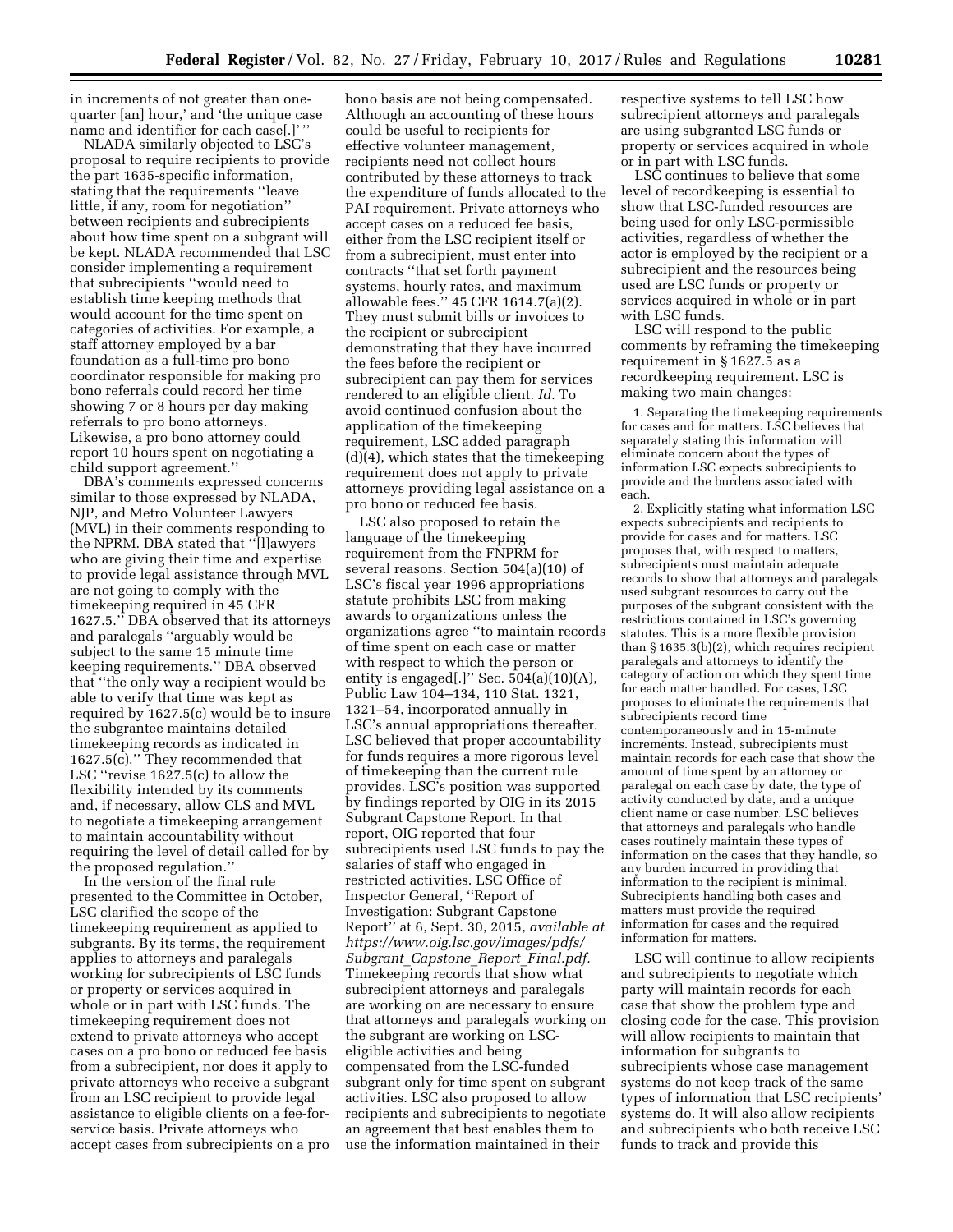information in a way that is most efficient for both parties. This requirement does not apply to subrecipients described in § 1627.5(d)(2)(ii), described in more detail below, who do not handle cases as part of the recipient's PAI program.

*Subgrants for engaging private attorneys.* In the FNPRM, LSC proposed one technical change to the NPRM version of § 1627.5(d). To reflect LSC's decision to allow in-kind subgrants, LSC proposed to include language stating that the prohibitions and requirements of part 1610 apply only to the subgranted funds, goods, or services when the subgrant is for the sole purpose of funding private attorney involvement activities.

NLADA and DBA submitted written comments responding to the FNPRM and participated in the public comment portion of the October Committee meeting. DBA expressed concern that because Colorado Legal Services (CLS) does not allocate any of the costs CLS incurs in providing office space to DBA's pro bono program, MVL, this proposed change to the rule would prohibit DBA itself from engaging in restricted activities. DBA stated that ''all the [Access to Justice] committee clinics and other projects would have to comply with LSC regulations and subject other DBA programs to LSC timekeeping and audit requirements. This would severely limit the assistance the DBA provides, outside of CLS offices, by requiring additional administration and limiting the types of cases that can be handled and the populations that can be served.'' DBA further expressed concern that it would be prohibited from engaging in lobbying and other activities that LSC's governing statutes prohibit LSC funding recipients from undertaking. DBA recommended that LSC ''carve out a cooperative agreement exception for bar associations, clearly indicating that . . . a bar association program that receives no direct LSC funding, whose cases are screened in compliance with LSC regulations, and is not counted towards recipients' private attorney involvement requirements, would not be a subgrant and would not be subject to the requirements of a subrecipient.''

NLADA concurred with DBA's comments on this proposal. NLADA stated that it had learned through discussions with LSC recipients that ''there are private attorneys and local bar associations willing to offer pro bono services to eligible clients who do not want to be bound by the administrative requirements in LSC's subgrant regulation.'' NLADA recommended that LSC adopt a second

exception to the definition of *subgrant*  for bar associations that ''would set out criteria so that a recipient's agreement, with a bar association, pro bono program, or law firm, to provide pro bono services to LSC-eligible clients would be exempted from the subgrant regulatory requirements.''

NLADA again proposed an exception to part 1627 at the November 22, 2016 Committee meeting and in a subsequent letter to LSC. NLADA proposed rule text that would require a recipient and a bar association or pro bono program, in lieu of being subject to part 1627, to enter into an agreement that would (1) bind the subrecipient to comply with the recipient's policies and client acceptance rules and regulations and to refrain from engaging in restricted activities when using the LSC-funded property or services; (2) require the subrecipient to maintain the records described in LSC's revised proposal for each case and matter handled by its attorneys and paralegals; (3) allow LSC to access ''records for all matters and cases handled at the location''; and (4) grant the recipient and LSC ''access to the state or local bar association or pro bono organization's annual audit.''

LSC understood the concerns raised by DBA and NLADA in response to the NPRM. As proposed, § 1627.5(d)(2) stated that the LSC restrictions listed in 45 CFR part 1610 apply ''only to the subgranted funds or property or services'' that a recipient provides to a subrecipient for the sole purpose of carrying out private attorney involvement (PAI) activities. If CLS were to allocate the costs associated with housing MVL to its PAI requirement, the prohibitions in part 1610 would only affect MVL—not DBA as a whole—because only MVL uses the space and resources provided by CLS.

Although LSC encourages recipients to allocate all costs they expend on engaging private attorneys to provide legal information and legal assistance to eligible clients to the PAI requirement, LSC understands that some recipients choose not to do so. LSC does not see a reason to treat subgrant activities that would constitute permissible PAI activities under 45 CFR part 1614 if a recipient chose to consider them part of the recipient's PAI program differently for purposes of applying the restrictions. LSC did not create a wholesale exception to the definition of *subgrant*  for these types of arrangements. LSC did, however, extend the ''PAI exception'' to the application of the restrictions to projects like MVL.

LSC understands that subrecipients who are receiving only space and overhead from an LSC funding recipient

to provide pro bono assistance do not want to be bound by the same restrictions and requirements applicable to subrecipients who are receiving LSC funds. LSC is also aware from its experience administering subgrants that subawards to organizations to provide pro bono assistance take many forms. An arrangement like the one MVL has with CLS, in which resources acquired in whole or in part with LSC funds are used on an ongoing basis to support another organization, is one that requires more oversight by LSC to ensure that the resources are being used consistent with LSC's governing statutes and regulations. For this reason, LSC believes that limiting the application of part 1627 and the restrictions in § 1627.5 to activities carried out using those resources is a more appropriate way to address the concerns raised by MVL than a blanket exception to the application of the subgrant rule as a whole.

### *§ 1627.6 Subgrants to Other Recipients*

LSC proposed only non-substantive editorial changes to this section in the NPRM. In the FNPRM, LSC proposed to include language in paragraph (b) stating that subrecipients must audit any funds, or property or services acquired in whole or in part with LSC funds, that a recipient provides as a subgrant in the subrecipient's annual audit. LSC made this change to reflect its decision to permit recipients to make in-kind subgrants. LSC received no comments on those changes.

### *§ 1627.7 Recipient Policies, Procedures, and Recordkeeping*

In the NPRM, LSC proposed to redesignate existing § 1627.8 as § 1627.7 without revision. LSC received no comments on this proposal.

In the NPRM, LSC proposed to redesignate existing § 1627.7 regarding recipient payments to tax-sheltered annuities, retirement accounts, and pensions, to part 1630. LSC also proposed to redesignate existing § 1627.8 as § 1627.7 without revision. LSC received no comments on this proposal.

### *C. Part 1630*

In the NPRM, LSC proposed to move three sections of part 1627 to part 1630: §§ 1627.4—Membership fees or dues, 1627.5—Contributions, and 1627.7— Tax sheltered annuities, retirement accounts and pensions. LSC proposed to relocate these provisions to part 1630, which governs cost allocation. Through this transfer, LSC proposed to limit part 1627 to governing subgrants. LSC received no comments on this proposal.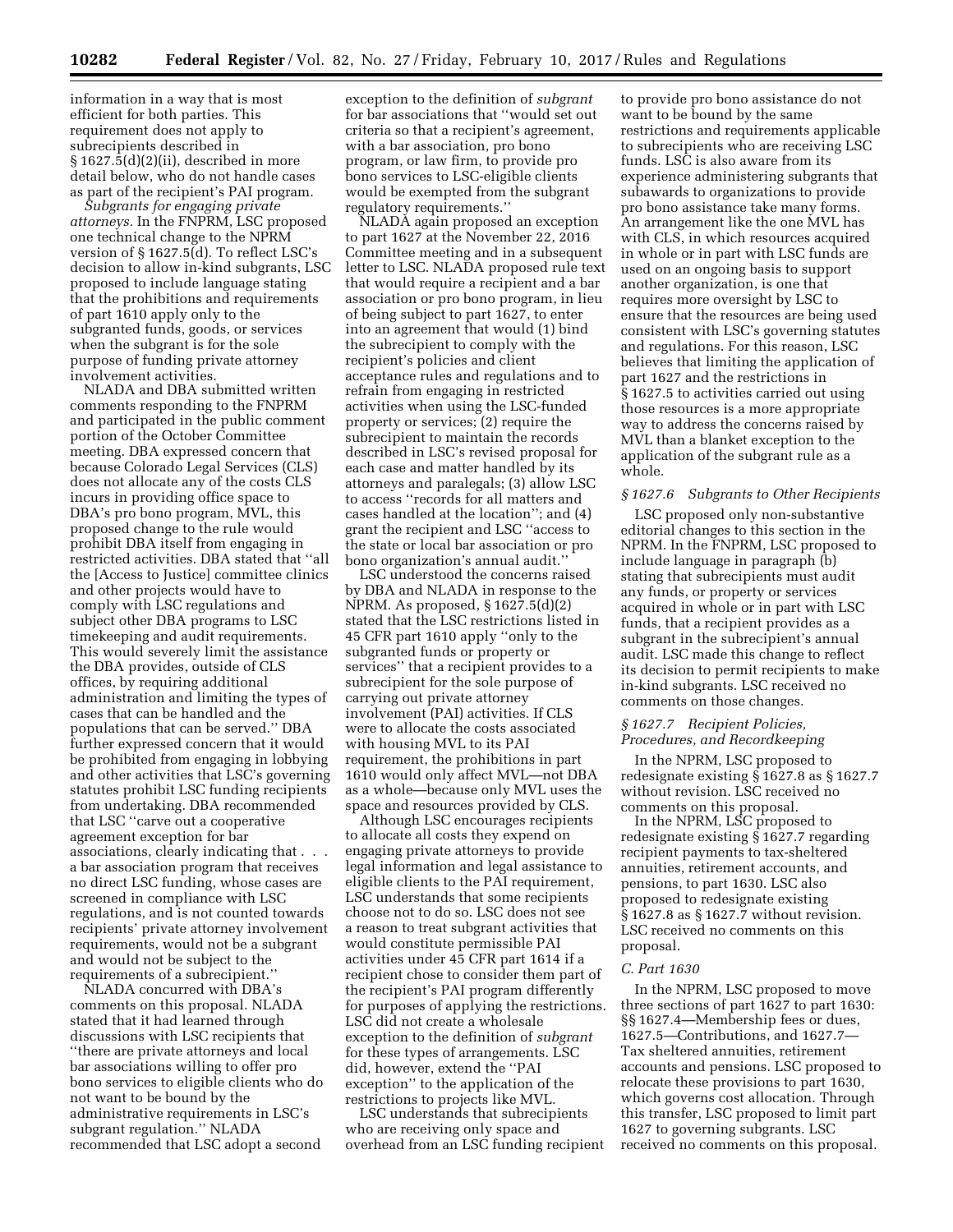### **List of Subjects**

*45 CFR Parts 1610 and 1627* 

Grant programs—law, Legal services.

#### *45 CFR Part 1630*

Accounting, Government contracts, Grant programs—law, Hearing and appeal procedures, Legal services, Questioned costs.

For the reasons stated in the preamble, the Legal Services Corporation amends 45 CFR chapter XVI as follows:

## **PART 1610—USE OF NON-LSC FUNDS, TRANSFERS OF LSC FUNDS, PROGRAM INTEGRITY**

■ 1. The authority citation for part 1610 is revised to read as follows:

**Authority:** 42 U.S.C. 2996g(e).

#### **§ 1610.7 [Removed]**

■ 2. Remove § 1610.7.

### **§§ 1610.8 and 1610.9 [Redesignated as §§ 1610.7 and 1610.8]**

■ 3. Sections 1610.8 and 1610.9 are redesignated as §§ 1610.7 and 1610.8, respectively.

■ 4. Revise newly redesignated § 1610.7(a)(2) to read as follows:

# **§ 1610.7 Program integrity of recipient.**   $(a) * * * *$

(2) The other organization receives no LSC funds from the recipient, and LSC funds do not subsidize restricted activities; and

\* \* \* \* \*

# **PART 1630—COST STANDARDS AND PROCEDURES**

■ 5. The authority citation for part 1630 is revised to read as follows:

**Authority:** 5 U.S.C. App. 3, 42 U.S.C. 2996e, 2996f, 2996g, 2996h(c)(1); Pub. L. 105–119, 111 Stat. 2440; Pub. L. 104–134, 110 Stat. 1321.

# **PART 1627—SUBGRANTS AND MEMBERSHIP FEES OR DUES**

■ 6. The authority citation for part 1627 continues to read as follows:

**Authority:** 42 U.S.C. 2996e(b)(1), 2996f(a), and 2996g(e); Pub. L. 104–208, 110 Stat 3009; Pub. L. 104–134, 110 Stat 1321.

### **§ 1627.4 [Transferred to Part 1630 and Redesignated as § 1630.14]**

■ 7. Section 1627.4 is transferred to part 1630 and redesignated as § 1630.14.

### **§ 1627.5 [Transferred to Part 1630 and Redesignated as § 1630.15]**

■ 8. Section 1627.5 is transferred to part 1630 and redesignated as § 1630.15.

### **§ 1627.7 [Transferred to Part 1630 and Redesignated as § 1630.16]**

■ 9. Section 1627.7 is transferred to part 1630 and redesignated as § 1630.16.

■ 10. Revise part 1627 to read as follows:

# **PART 1627—SUBGRANTS**

Sec.

# 1627.1 Purpose.

- 1627.2 Definitions.
- Characteristics of subgrants.
- 1627.4 Requirements for all subgrants. 1627.5 Applicability of restrictions, recordkeeping, and recipient priorities;
- private attorney involvement subgrants.<br>1627.6 Transfers to other recipients. Transfers to other recipients.
- 1627.7 Recipient policies, procedures and recordkeeping.

**Authority:** 42 U.S.C. 2996g(e).

### **§ 1627.1 Purpose.**

The purpose of this part is to establish the requirements for subgrants of LSC funds from recipients to third parties to assist in the recipient's provision of legal assistance to eligible clients.

### **§ 1627.2 Definitions.**

(a) *Private attorney* has the meaning given that term in 45 CFR 1614.3(i).

(b) *Procurement contract* means an agreement between a recipient and a third party under which the recipient purchases property or services that does not qualify as a subgrant as defined in paragraph (e)(1) of this section.

(c) *Property* means real estate or personal property.

(d) *Recipient* as used in this part means any recipient as defined in section 1002(6) of the Act *and* any grantee or contractor receiving funds from LSC under section 1006(a)(1)(B) of the Act.

(e) *Subgrant.* (1) Subgrant means an award of LSC funds or property or services purchased in whole or in part with LSC funds from a recipient to a subrecipient for the subrecipient to carry out part of the recipient's legal assistance activities. A subgrant has the characteristics set forth in § 1627.3(b).

(2) *Subgrant* includes fee-for-service arrangements, such as those provided by a private law firm or attorney representing a recipient's clients on a contract or judicare basis, only when the cost of such arrangements exceed \$60,000.

(f) *Subrecipient* means any entity receiving a subgrant. A single entity may be a subrecipient with respect to some activities it conducts for a recipient while not being a subrecipient with respect to other activities it conducts for a recipient.

### **§ 1627.3 Characteristics of subgrants.**

(a) In determining whether an agreement between a recipient and another entity should be considered a subgrant or a procurement contract, the substance of the relationship is more important than the form of the agreement. All of the characteristics listed in paragraph (b) of this section may not be present in all cases, and the recipient must use judgment in classifying each agreement as a subgrant or a procurement contract. The recipient must make case-by-case determinations whether each agreement that it makes with another entity constitutes a subgrant or a procurement contract.

(b) Characteristics that support the classification of the agreement as a subgrant include when the other entity:

(1) Determines who is eligible to receive legal assistance under the recipient's LSC grant;

(2) Has its performance measured in relation to whether objectives of the LSC grant were met;

(3) Has responsibility for programmatic decision-making regarding the delivery of legal assistance under the recipient's LSC grant;

(4) Is responsible for adherence to applicable LSC program requirements specified in the LSC grant award; and

(5) In accordance with its agreement, uses the LSC funds or property or services acquired in whole or in part with LSC funds, to carry out a program for a public purpose specified in LSC's governing statutes and regulations, as opposed to providing goods or services for the benefit of the recipient.

### **§ 1627.4 Requirements for all subgrants.**

(a) *Threshold.* (1) A recipient must obtain LSC's written approval prior to making a subgrant when the cost of the subgrant is \$20,000 of LSC funds or greater.

(2) *Valuation of in-kind subgrants.* (i) If either the actual cost to the recipient of the subgranted property or service or the fair market value of the subgranted property or service exceeds \$20,000 of LSC funds, the recipient must seek written approval from LSC prior to making a subgrant.

(ii) The valuation of the subgrant, either by fair market value or actual cost to the recipient of property or services, must be documented and to the extent feasible supported by the same methods used internally by the recipient.

(b) *Corporation approval of subgrants.*  Recipients must submit all applications for subgrants exceeding the \$20,000 threshold to LSC in writing for prior written approval. LSC will publish notice of the requirements concerning the format and contents of the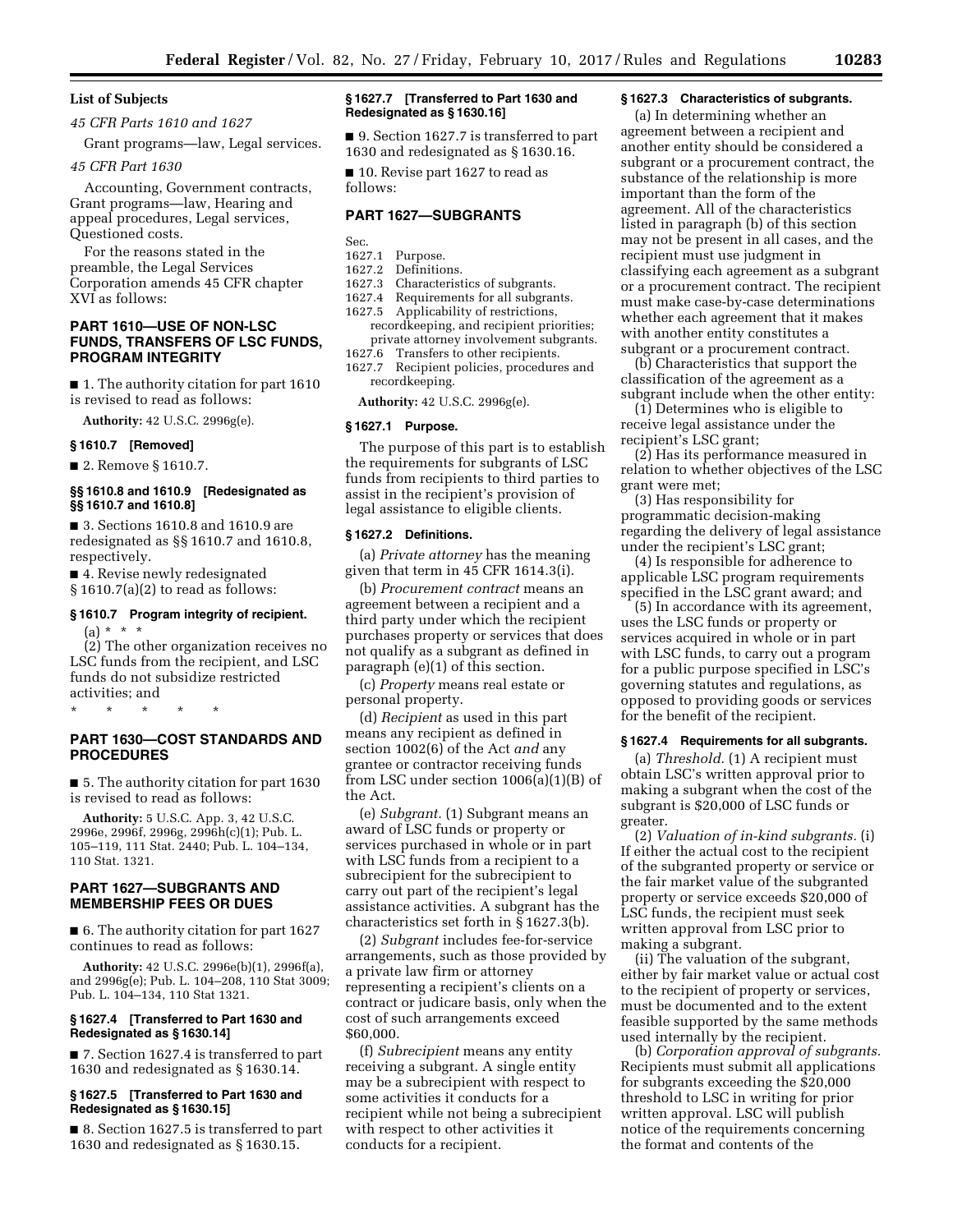application annually in the **Federal Register** and on LSC's Web site.

(1) *Basic Field Grants.* (i) Recipients should submit applications for subgrants of Basic Field Grant funds along with the recipient's proposal for funding, including applications for renewal of funding.

(ii) LSC will notify a recipient of its decision to approve, disapprove, or suggest modifications to an application for subgrant approval prior to, or at the same time as LSC provides notice of its decision with respect to the applicant's proposal for Basic Field Grant funding.

(2) *Special grants.* (i) Recipients of special grants (*e.g.,* Technology Initiative Grants, Pro Bono Innovation Fund grants, emergency relief grants), should submit their subgrant applications following notification of approval of special grant funds.

(ii) A subgrant application must be submitted at least 45 days in advance of its proposed effective date. Within 45 days of the date of receipt, LSC will notify the recipient in writing of its decision to approve, disapprove, or suggest modifications to the subgrant; or, if LSC has not made a decision, the date by which LSC expects to make a decision. A subgrant that is disapproved or to which LSC has suggested modifications may be resubmitted for approval.

(3) *Mid-year subgrant requests.* A recipient may apply for prior approval of a subgrant outside of the periods prescribed in paragraphs (a)(1) and (2) of this section as needed. LSC will follow the time periods prescribed in paragraph (a)(2)(ii) of this section to consider and notify a recipient of its decision to approve, disapprove, or suggest modifications to the subgrant.

(4) *Failure to comply.* Any subgrant not approved according to paragraphs (a)(1) through (3) of this section will be subject to disallowance and recovery of all funds expended under the subgrant.

(5) *Changes to subgrants requiring prior approval.* (i) If a recipient needs to make substantial changes to the scope or objectives, or increase or decrease the amount of funding of more than 10%, of a subgrant approved under paragraph (b) of this section, the recipient must obtain LSC's prior written approval. Minor changes in the scope or objectives or changes in support of less than 10% do not require prior approval, but the recipient must notify LSC of such changes in writing.

(ii) If a subgrant did not require prior approval, and the recipient proposes a change that will cause the total value of the subgrant to exceed the threshold for prior approval, the recipient must

obtain LSC's prior written approval before making the change.

(c) *Duration of subgrant.* (1) For Basic Field grants, a subgrant may not be for a period longer than one year. All funds unexpended at the end of the subgrant period will be considered part of the recipient's available LSC funds.

(2) For special grants (*e.g.,* Pro Bono Innovation Fund grants, Technology Initiative Grants, emergency relief grants), a subgrant may not be for a period longer than the term of the grant. Absent written approval from LSC, all unexpended funds must be returned to LSC at the end of the subgrant period.

(d) *Provisions for termination and suspension of subgrants.* All subgrants must contain provisions for their orderly termination in the event that the recipient is no longer an LSC recipient, and for suspension of activities if the recipient's funding is suspended.

(e) *Recipient responsibilities.* (1) Recipients must ensure that subrecipients comply with LSC's financial and audit provisions to the extent required by this part.

(2) The recipient must ensure that the subrecipient properly spends, accounts for, and audits funds or property or services acquired in whole or in part with LSC funds received through the subgrant.

(3) The recipient must repay LSC for any disallowed expenditures by a subrecipient. Repayment is required regardless of whether the recipient is able to recover such expenditures from the subrecipient.

(f) *Accounting and auditing requirements*—(1) *Subgrants of funds.*  (i) Any LSC funds paid by a recipient to a subrecipient through a subgrant are subject to the audit and financial requirements of the Audit Guide for Recipients and Auditors and the Accounting Guide for LSC Recipients. The relationship between the recipient and subrecipient will determine the proper method of financial reporting following generally accepted accounting principles.

(ii) Subgranted funds may be separately disclosed and accounted for, and reported upon in the audited financial statements of a recipient; or such funds may be included in a separate audit report of the subrecipient. A subgrant agreement may provide for alternative means of assuring the propriety of subrecipient expenditures, especially in instances where an organization receives a small subgrant. Any request to use an alternative means of assuring propriety of subrecipient funds must be submitted to LSC for consideration as part of the subgrant approval process. If LSC approves a

request to use an alternative means, the information provided thereby shall satisfy the recipient's annual audit requirement with regard to the subgrant funds.

(2) *In-kind subgrants.* (i) The value of property or services funded in whole or in part with LSC funds provided by a recipient to a subrecipient through a subgrant is subject to the audit and financial requirements of the Audit Guide for Recipients and Auditors and the Accounting Guide for LSC Recipients. The relationship between the recipient and subrecipient will determine the proper method of financial reporting following generally accepted accounting principles.

(ii) Subgrants involving in-kind exchanges of property or services may be separately disclosed and accounted for, and reported upon in the audited financial statements of a recipient. A subgrant agreement may provide for alternative means of assuring the propriety of subrecipient expenditures and use of property or services acquired in whole or in part with LSC funds, especially in instances where an organization receives a small subgrant. Any request to use an alternative means of assuring propriety of subrecipient funds must be submitted to LSC for consideration as part of the subgrant approval process. If LSC approves a request to use an alternative means, the information provided thereby shall satisfy the recipient's annual audit requirement with regard to the subgrant funds.

(iii) If accounting for in-kind subgrants is not practicable, a recipient may convert the subgrant to a cash payment and follow the accounting procedures in paragraph (f)(1) of this section.

(iv) Subrecipients described in § 1627.5(d)(2) are not subject to the audit and financial requirements of the Audit Guide for Recipients and Auditors and the Accounting Guide for LSC Recipients. Such subrecipients must have financial management systems in place that would allow the recipient and LSC to determine that any resources the subrecipient receives or uses under the subgrant are used consistent with 45 CFR part 1610.

(g) *Oversight.* To ensure subrecipient compliance with the LSC Act, LSC's appropriations statutes, Congressional restrictions having the force of law, and LSC's regulations, guidelines, and instructions, agreements between a recipient and a subrecipient must provide the same oversight rights for LSC with respect to subgrants as apply to recipients.